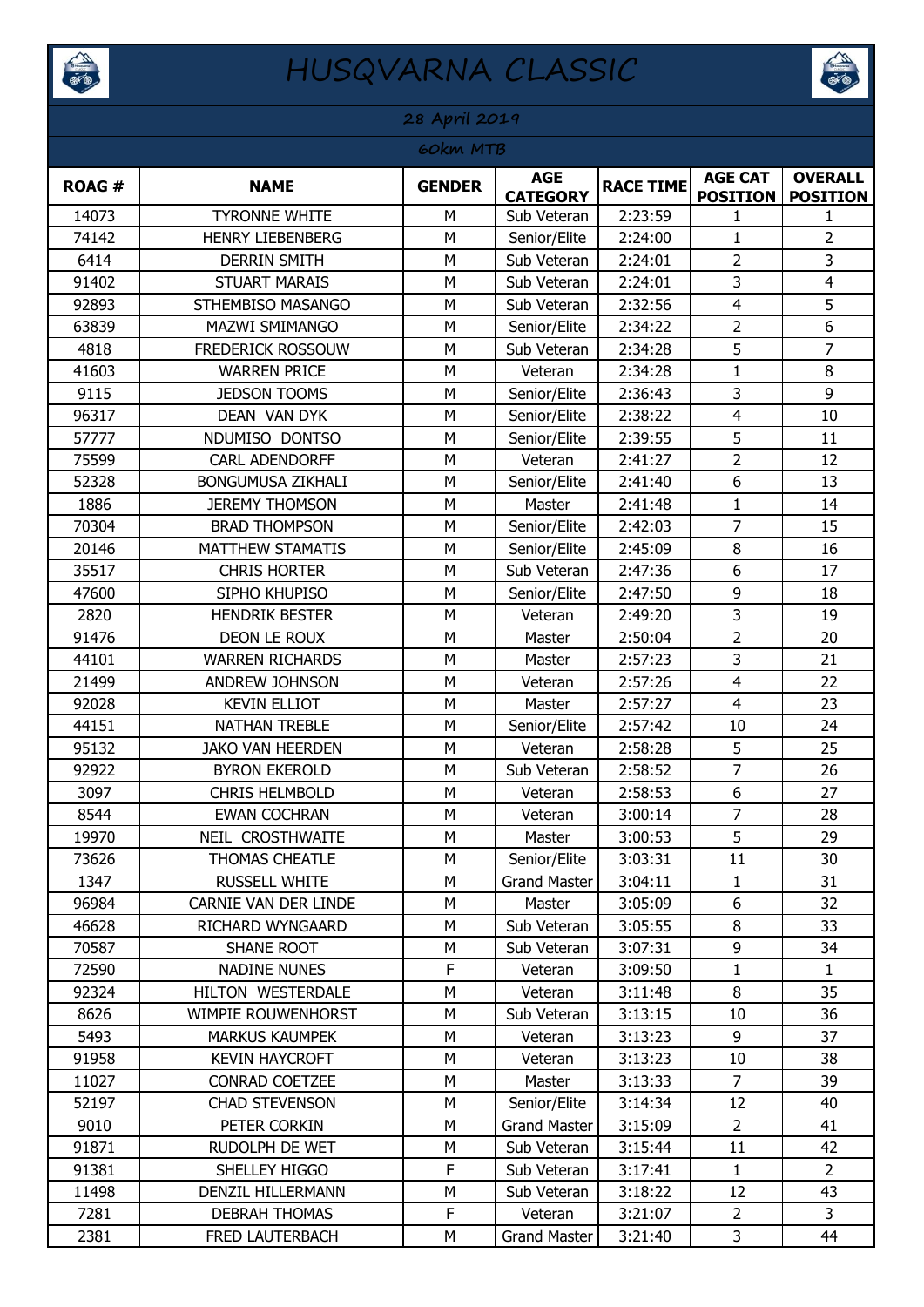| 85345 | RICHARD OELOFSE           | M           | Sub Veteran         | 3:21:42 | 13              | 45             |
|-------|---------------------------|-------------|---------------------|---------|-----------------|----------------|
| 35000 | <b>BJORN HIESTERMANN</b>  | M           | Sub Veteran         | 3:24:01 | 14              | 46             |
| 17084 | <b>ANTONY MOLLER</b>      | M           | Master              | 3:24:04 | 8               | 47             |
| 71309 | <b>ILSE LONGMORE</b>      | $\mathsf F$ | Sub Veteran         | 3:24:09 | $\overline{2}$  | $\overline{4}$ |
| 16426 | <b>DONNA WINTER</b>       | F           | Veteran             | 3:24:26 | $\overline{3}$  | 5              |
| 54731 | <b>LEETH SINGH</b>        | M           | Senior/Elite        | 3:25:25 | 13              | 48             |
| 73685 | PERON AMEIN               | M           | Sub Veteran         | 3:25:34 | 15              | 49             |
| 52275 | <b>CRAIG MCCRIMMON</b>    | M           | Veteran             | 3:25:43 | 11              | 50             |
| 9090  | <b>GARY HILL</b>          | М           | Sub Veteran         | 3:25:59 | 16              | 51             |
| 39244 | <b>TOMMY OSBORNE</b>      | M           | Master              | 3:28:51 | 9               | 52             |
| 22268 | <b>JARRED TANNER</b>      | M           | Sub Veteran         | 3:28:57 | 17              | 53             |
| 47682 | <b>BELINDA MASON</b>      | $\mathsf F$ | Veteran             | 3:29:04 | $\overline{4}$  | 6              |
| 17184 | <b>TARRYN MORGAN</b>      | F           | Veteran             | 3:29:28 | 5               | $\overline{7}$ |
| 6910  | <b>MARK MOON</b>          | M           | Veteran             | 3:29:53 | 12              | 54             |
| 9059  | <b>MARK STEWART</b>       | M           | Veteran             | 3:30:10 | 13              | 55             |
| 3476  | <b>CLIVE DAMANT</b>       | M           | Master              | 3:30:52 | 10              | 56             |
| 10865 | RIAAN HOLTZHAUSEN         | M           | Sub Veteran         | 3:30:56 | 18              | 57             |
| 6417  | <b>ROSS O'NEILL</b>       | M           | Sub Veteran         | 3:31:10 | 19              | 58             |
| 67701 | <b>ORRIN SHAND</b>        | M           | Sub Veteran         | 3:31:17 | 20              | 59             |
| 5498  | KOZMA DEDE                | M           | Master              | 3:31:58 | 11              | 60             |
| 35823 | DYLAN COX                 | M           | Youth               | 3:33:11 | $\mathbf{1}$    | 61             |
| 9591  | <b>TYSEN O'SULLIVAN</b>   | M           | Senior/Elite        | 3:33:48 | 14              | 62             |
| 99309 | LIEZL RICHARDS            | F           | Sub Veteran         | 3:34:10 | 3               | 8              |
| 6481  | <b>CARYN HARVEY</b>       | F           | Master              | 3:35:15 | $\mathbf{1}$    | $\overline{9}$ |
| 42504 | <b>RICHARD HOPKINS</b>    | M           | Veteran             | 3:35:48 | 14              | 63             |
| 47255 | PAUL LARSON               | M           | Veteran             | 3:36:23 | 15              | 64             |
| 45644 | <b>ALLAN FABIAN</b>       | M           | Master              | 3:37:14 | 12              | 65             |
| 33271 | <b>WARREN MASSEY</b>      | M           | <b>Grand Master</b> | 3:38:20 | $\overline{4}$  | 66             |
| 98247 | <b>LIONEL ALLAN</b>       | M           | Master              | 3:38:21 | 13              | 67             |
| 40455 | <b>NIC WENTINK</b>        | М           | Sub Veteran         | 3:40:02 | 21              | 68             |
| 74516 | <b>DEREK NEFDT</b>        | M           | Sub Veteran         | 3:40:25 | 22              | 69             |
| 91523 | MICHELLE SCOTT            | F           | Veteran             | 3:40:39 | $6\overline{6}$ | 10             |
| 13674 | RICHARD SMITH             | М           | Veteran             | 3:41:21 | 16              | 70             |
| 6286  | <b>BONGANI MAKHATHINI</b> | M           | Sub Veteran         | 3:41:22 | 23              | 71             |
| 61527 | DILLON BYERS              | м           | Veteran             | 3:43:04 | 17              | 72             |
| 13655 | <b>JACO TRUTER</b>        | M           | Veteran             | 3:43:13 | 18              | 73             |
| 3004  | <b>SHAUN TISCHENDORF</b>  | М           | Master              | 3:44:59 | 14              | 74             |
| 24259 | REINARDT SCHALKWYK        | М           | Sub Veteran         | 3:45:55 | 24              | 75             |
| 2246  | <b>KIM ROBERTSON</b>      | M           | Grand Master        | 3:47:50 | 5               | 76             |
| 75609 | LINDA ERSKINE             | F           | Master              | 3:49:00 | $\overline{2}$  | 11             |
| 13653 | STEPHEN BURNS             | М           | Veteran             | 3:49:14 | 19              | 77             |
| 45114 | <b>CARA HUSON</b>         | $\mathsf F$ | Veteran             | 3:49:22 | $\overline{7}$  | 12             |
| 45130 | <b>ROY HUSON</b>          | м           | Veteran             | 3:49:27 | 20              | 78             |
| 27810 | <b>CLINTON HOLCROFT</b>   | M           | Veteran             | 3:49:29 | 21              | 79             |
| 19075 | <b>SHAUN EMSLIE</b>       | M           | Master              | 3:49:48 | 15              | 80             |
| 48682 | ANDREW SCHWIKKARD         | М           | Sub Veteran         | 3:51:14 | 25              | 81             |
| 16035 | <b>CALVIN HARRIS</b>      | М           | Sub Veteran         | 3:52:02 | 26              | 82             |
| 11900 | <b>MIKE GREEN</b>         | M           | Veteran             | 3:52:42 | 22              | 83             |
| 45715 | <b>COLLEEN WHITTAKER</b>  | $\mathsf F$ | <b>Grand Master</b> | 3:53:05 | 1               | 13             |
| 90946 | <b>ALAN WHITTAKER</b>     | M           | <b>Grand Master</b> | 3:53:19 | 6               | 84             |
| 41790 | <b>TYRONE CLARKE</b>      | М           | Sub Veteran         | 3:53:20 | 27              | 85             |
| 52953 | <b>KAREN FORTUNE</b>      | $\mathsf F$ | Master              | 3:53:37 | $\overline{3}$  | 14             |
| 7007  | LIONEL VAN ROOYEN         | М           | Veteran             | 3:54:22 | 23              | 86             |
| 50522 | <b>JONATHAN THURTELL</b>  | M           | Sub Veteran         | 3:55:19 | 28              | 87             |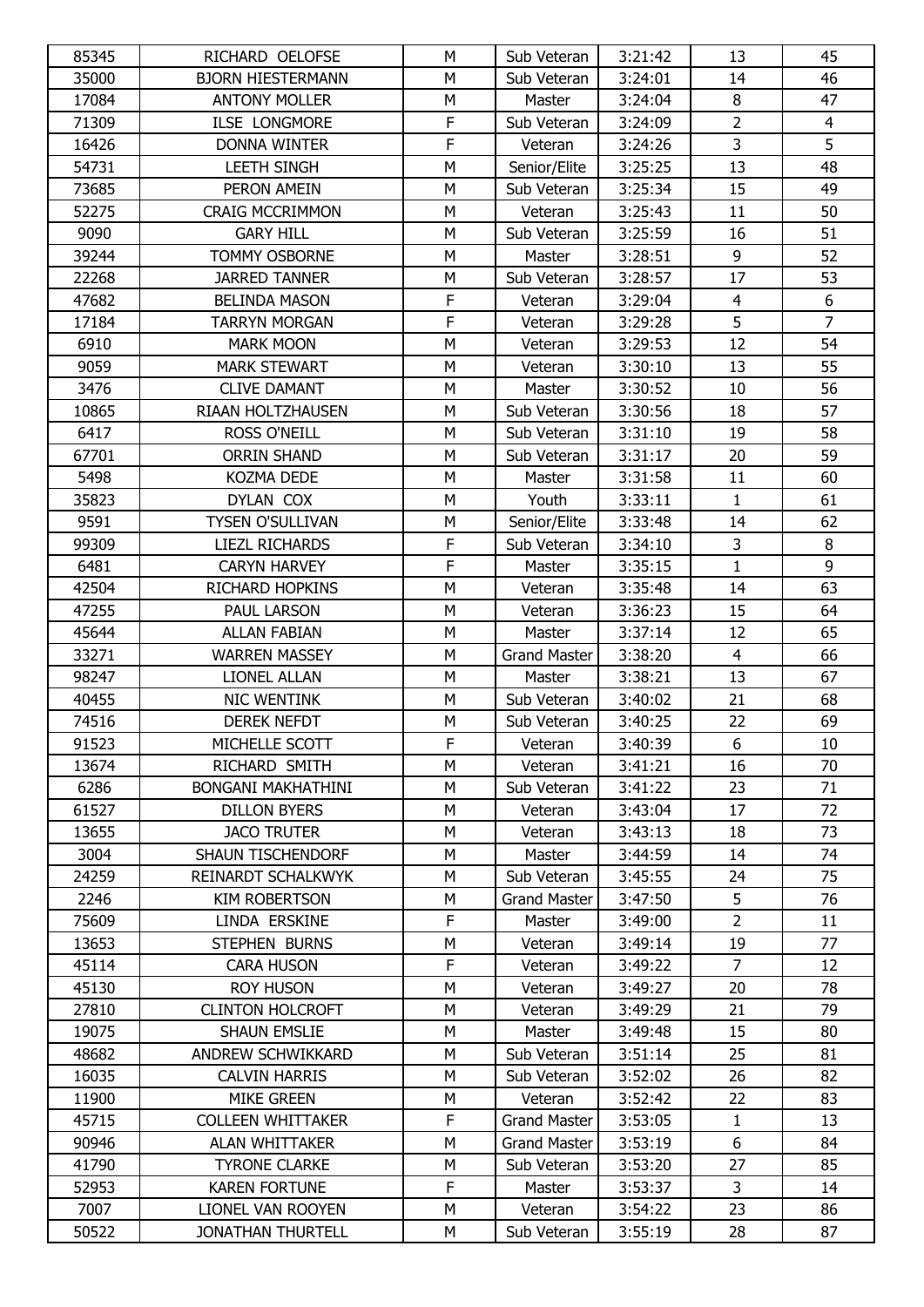| 5186  | <b>ANTHONY HAYNES</b>      | M            | Sub Veteran         | 3:55:22 | 29             | 88  |
|-------|----------------------------|--------------|---------------------|---------|----------------|-----|
| 97930 | <b>KYLE DEVITT</b>         | M            | Senior/Elite        | 3:55:30 | 15             | 89  |
| 1826  | <b>GARY WILLIAMS</b>       | M            | Master              | 3:58:45 | 16             | 90  |
| 36971 | MANELISI ZONDI             | М            | Sub Veteran         | 3:59:00 | 30             | 91  |
| 70128 | HUGO VAN SCHALKWYK         | M            | Sub Veteran         | 3:59:15 | 31             | 92  |
| 4350  | <b>MARION SYKES</b>        | $\mathsf F$  | <b>Grand Master</b> | 3:59:45 | $\overline{2}$ | 15  |
| 41269 | <b>JOHAN STRAUSS</b>       | M            | Master              | 4:00:09 | 17             | 93  |
| 93738 | MICHAEL WALDBURGER         | M            | Veteran             | 4:00:32 | 24             | 94  |
| 13031 | <b>ADRIAN BAM</b>          | M            | Sub Veteran         | 4:02:01 | 32             | 95  |
| 15100 | TYLER LE VOY               | M            | Sub Veteran         | 4:02:15 | 33             | 96  |
| 9552  | <b>WENDY CORKIN</b>        | F            | Master              | 4:03:13 | $\overline{4}$ | 16  |
| 12090 | <b>WILLIAM STUBBS</b>      | M            | Master              | 4:09:58 | 18             | 97  |
| 97741 | <b>JASON WESSON</b>        | M            | Veteran             | 4:10:22 | 25             | 98  |
| 59011 | KHANYISANI XABA            | M            | Sub Veteran         | 4:11:25 | 34             | 99  |
| 74679 | DAVID NAUDE                | M            | Veteran             | 4:16:23 | 26             | 100 |
| 28034 | <b>GREG HARRIS</b>         | M            | Veteran             | 4:16:29 | 27             | 101 |
| 86260 | NEIL GEUSTYN               | M            | Veteran             | 4:17:49 | 28             | 102 |
| 54337 | ELIZABETH CLARK            | $\mathsf F$  | Master              | 4:19:11 | 5              | 17  |
| 26256 | <b>NEIL NELSON</b>         | M            | Sub Veteran         | 4:20:08 | 35             | 103 |
| 82594 | <b>BRETT SIMONS</b>        | M            | Master              | 4:22:43 | 19             | 104 |
| 51312 | STEFAN TERBLANCHE          | M            | Veteran             | 4:23:06 | 29             | 105 |
| 86619 | <b>ANDREW HAYNES</b>       | M            | Master              | 4:23:10 | 20             | 106 |
| 54336 | <b>ROGER CLARK</b>         | M            | Master              | 4:24:44 | 21             | 107 |
| 23278 | MUSAWENKOSI KHUMALO        | M            | Senior/Elite        | 4:28:52 | 16             | 108 |
| 30037 | <b>HELGA VENTER</b>        | $\mathsf F$  | Veteran             | 4:42:33 | 8              | 18  |
| 61721 | PAULINE RAINBIRD           | $\mathsf{F}$ | Veteran             | 4:42:34 | 9              | 19  |
| 25841 | <b>JACQUES RICHTER</b>     | M            | Sub Veteran         | 4:47:35 | 36             | 109 |
| 95425 | DIVAN VAN WYK              | M            | Sub Veteran         | 4:47:36 | 37             | 110 |
| 41074 | <b>ANTHONY GOULD</b>       | M            | Veteran             | 4:49:01 | 30             | 111 |
| 59817 | RICHARD KELLY              | M            | Master              | 4:49:03 | 22             | 112 |
| 49318 | DYLAN HALL                 | M            | Youth               | 5:00:28 | $\overline{2}$ | 113 |
| 49300 | <b>ELLIOT HALL</b>         | M            | Veteran             | 5:01:48 | 31             | 114 |
| 35872 | <b>CLINTON EVANGELIDES</b> | M            | <b>Grand Master</b> | 5:57:05 | $\overline{7}$ | 115 |



# HYSQVARNA CLASSIC



|              | 28 April 2019         |               |                               |                           |                               |                                   |  |  |  |
|--------------|-----------------------|---------------|-------------------------------|---------------------------|-------------------------------|-----------------------------------|--|--|--|
|              | 40km MTB              |               |                               |                           |                               |                                   |  |  |  |
| <b>ROAG#</b> | <b>NAME</b>           | <b>GENDER</b> | <b>AGE</b><br><b>CATEGORY</b> | <b>RACE TIME CATEGORY</b> | <b>AGE</b><br><b>POSITION</b> | <b>OVERALL</b><br><b>POSITION</b> |  |  |  |
| 29530        | KUSASELIHLE NGIDI     | M             | Junior                        | 1:52:04                   | 1                             | 1                                 |  |  |  |
| 92968        | JOHANDRE' MARX        | M             | Junior                        | 1:54:22                   | $\overline{2}$                | $\overline{2}$                    |  |  |  |
| 35184        | NKULULEKO PEWA        | M             | Senior/Elite                  | 1:56:20                   | 1                             | 3                                 |  |  |  |
| 73992        | <b>ETHAN JACKSON</b>  | M             | Junior                        | 1:56:23                   | 3                             | 4                                 |  |  |  |
| 46588        | DANIEL VAN DER WATT   | M             | Youth                         | 1:56:53                   | $\mathbf{1}$                  | 5                                 |  |  |  |
| 43391        | NICHOLAS BURCZAK      | M             | Youth                         | 1:56:55                   | $\overline{2}$                | 6                                 |  |  |  |
| 35931        | <b>ADAM SELLICK</b>   | M             | Junior                        | 1:58:00                   | 4                             | 7                                 |  |  |  |
| 10284        | <b>AARON BUDKE</b>    | М             | Junior                        | 2:01:28                   | 5                             | 8                                 |  |  |  |
| 2181         | <b>RUSSELL SMITH</b>  | M             | Master                        | 2:02:56                   | 1                             | 9                                 |  |  |  |
| 70302        | <b>BRENT RICHTER</b>  | M             | Youth                         | 2:06:21                   | 3                             | 10                                |  |  |  |
| 10371        | <b>ANDREW GREEN</b>   | M             | Junior                        | 2:11:37                   | 6                             | 11                                |  |  |  |
| 97729        | <b>MICHAEL FOSTER</b> | M             | Junior                        | 2:12:07                   | 7                             | 12                                |  |  |  |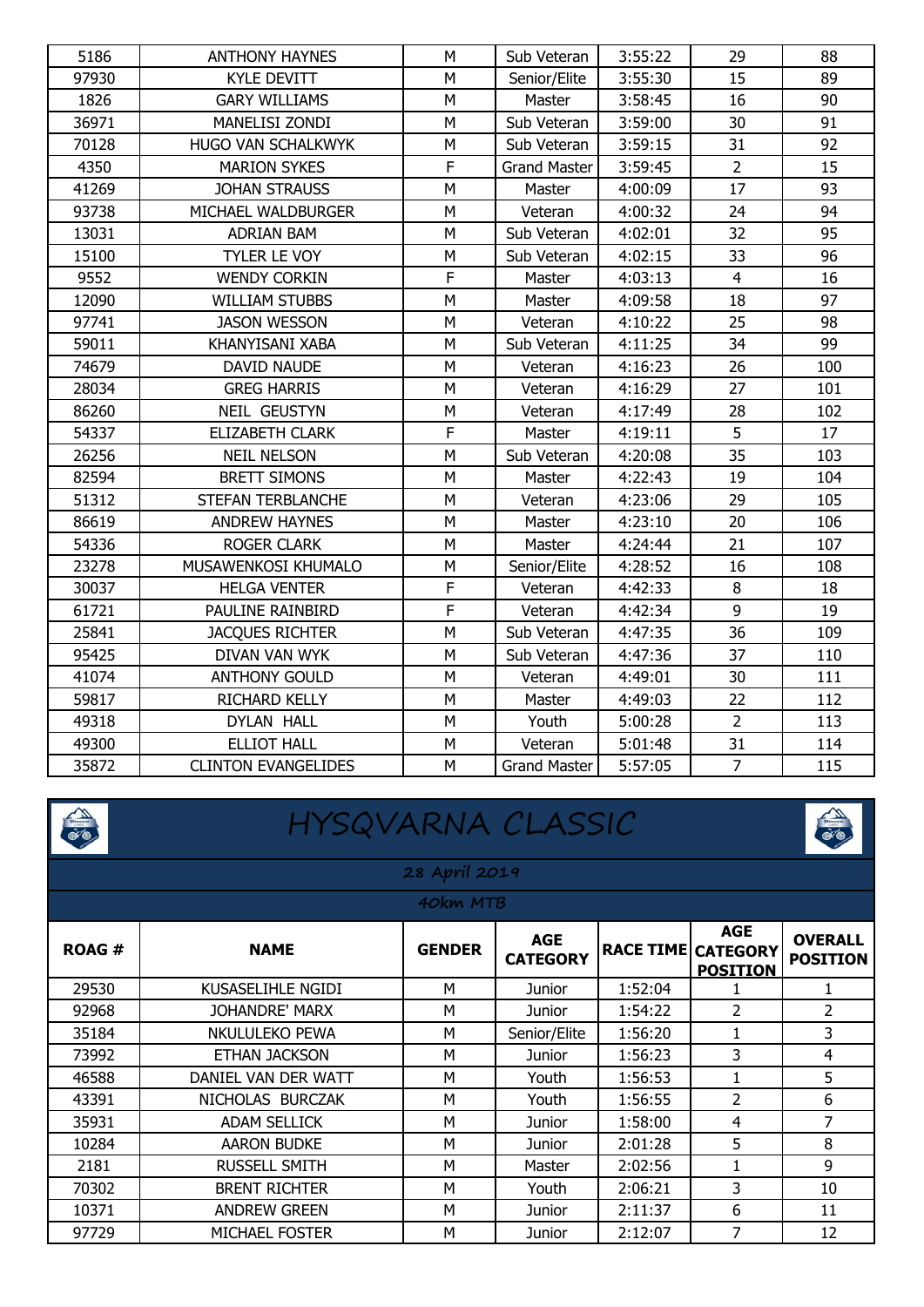| 54300 | <b>MATTHEW SCOTT</b>        | M           | Youth               | 2:15:42 | $\overline{4}$ | 13             |
|-------|-----------------------------|-------------|---------------------|---------|----------------|----------------|
| 5931  | <b>JEAN-PIERRE KROLL</b>    | M           | Veteran             | 2:16:18 | $\mathbf{1}$   | 14             |
| 3853  | <b>EUGENE LONG</b>          | M           | Veteran             | 2:16:18 | $\overline{2}$ | 15             |
| 48295 | <b>KEEGAN TULLIS</b>        | M           | Junior              | 2:17:00 | $\, 8$         | 16             |
| 2204  | <b>CHRISTOPHER HOSKEN</b>   | M           | Master              | 2:17:02 | $\overline{2}$ | 17             |
| 89478 | <b>WANDA MYEZA</b>          | M           | Junior              | 2:17:34 | $\overline{9}$ | 18             |
| 2050  | <b>BRADLEY SCOTT</b>        | M           | Senior/Elite        | 2:21:17 | $\overline{2}$ | 19             |
| 11934 | IAN SMITH                   | M           | Veteran             | 2:21:48 | $\overline{3}$ | 20             |
| 77494 | <b>BYRON GRAY</b>           | M           | Senior/Elite        | 2:21:59 | $\overline{3}$ | 21             |
| 3829  | <b>CONNOR STEYTLER</b>      | M           | Youth               | 2:22:21 | $\overline{5}$ | 22             |
| 40974 | CAMERON MCDANIEL            | M           | Youth               | 2:22:30 | $6\,$          | 23             |
| 81181 | SAKHILE LANGA               | M           | Youth               | 2:22:42 | $\overline{7}$ | 24             |
| 40709 | DAVID SHELLY                | M           | Youth               | 2:23:26 | $\,8\,$        | 25             |
| 36842 | SVEN VAN ZUYDAM             | M           | Youth               | 2:25:10 | 9              | 26             |
| 81182 | SANELE HADEBE               | M           | Junior              | 2:27:29 | 10             | 27             |
| 97147 | <b>LINDOKUHLE NGUBO</b>     | M           | Youth               | 2:27:30 | 10             | 28             |
| 12226 | MATTHEW KRETZMANN           | M           | Sub Veteran         | 2:27:59 | $\mathbf{1}$   | 29             |
| 13953 | <b>ROBERT SOBEY</b>         | M           | Master              | 2:28:07 | $\overline{3}$ | 30             |
| 60336 | <b>BRETT JARVIE</b>         | M           | Youth               | 2:28:08 | 11             | 31             |
| 5762  | DAWID DE WET                | M           | Master              | 2:28:45 | $\overline{4}$ | 32             |
| 47113 | MITCHELL ELLISON            | M           | Junior              | 2:29:00 | 11             | 33             |
| 81087 | SIMZAMILE MTSHOKOTSHI       | M           | Sub Veteran         | 2:32:27 | $\overline{2}$ | 34             |
| 89480 | LANGANI MBAMBA              | M           | Senior/Elite        | 2:32:57 | $\overline{4}$ | 35             |
| 97698 | PIERRE VAN DER MERWE        | M           | Veteran             | 2:34:14 | $\overline{4}$ | 36             |
| 1523  | <b>GAVIN CASTLEMAN</b>      | M           | Master              | 2:35:35 | 5              | 37             |
| 19736 | <b>LUKE MATTHEWS</b>        | M           | Junior              | 2:36:15 | 12             | 38             |
| 92051 | RIAAN MARAIS                | M           | Sub Veteran         | 2:36:36 | 3              | 39             |
| 88270 | <b>BASIL DLAMINI</b>        | M           | Senior/Elite        | 2:36:41 | 5              | 40             |
| 14266 | <b>RUDOLF COETSER</b>       | M           | Veteran             | 2:36:54 | 5              | 41             |
| 41704 | <b>MATTHEW SARA</b>         | M           | Youth               | 2:38:33 | 12             | 42             |
| 82848 | EUODIA SWART                | F           | Sub Veteran         | 2:39:05 | $\mathbf{1}$   | $\mathbf{1}$   |
| 64194 | ROSEMARY SMITH              | $\mathsf F$ | Veteran             | 2:39:40 | $\mathbf{1}$   | $\overline{2}$ |
| 88835 | <b>JAMES MONTAGUE</b>       | М           | Junior              | 2:39:41 | 13             | 43             |
| 4643  | <b>WAYNE DICK</b>           | M           | Veteran             | 2:39:51 | 6              | 44             |
| 1894  | <b>BRUCE KOLL</b>           | M           | <b>Grand Master</b> | 2:40:35 | 1              | 45             |
| 8947  | <b>GRAEME JARVIE</b>        | M           | Veteran             | 2:42:44 | $\overline{7}$ | 46             |
| 46164 | <b>ASHLEY BEGGS</b>         | М           | Sub Veteran         | 2:43:03 | $\overline{4}$ | 47             |
| 16448 | <b>JASON HEATH</b>          | М           | Veteran             | 2:43:23 | 8              | 48             |
| 72715 | <b>JO-ANNE ROGERS-WHITE</b> | F           | Sub Veteran         | 2:44:18 | $\overline{2}$ | 3              |
| 37257 | <b>EMMA PONS</b>            | $\mathsf F$ | Senior/Elite        | 2:44:57 | $\mathbf{1}$   | $\overline{4}$ |
| 40138 | <b>JULIAN SIMON</b>         | М           | Master              | 2:45:28 | 6              | 49             |
| 9202  | THEA CALITZ                 | $\mathsf F$ | Sub Veteran         | 2:45:35 | 3              | 5              |
| 95588 | <b>SEAN DOUGLAS</b>         | М           | Master              | 2:45:54 | $\overline{7}$ | 50             |
| 6928  | <b>TONY FORBES</b>          | M           | Veteran             | 2:47:12 | 9              | 51             |
| 85191 | CARL MINNOZZI               | M           | Veteran             | 2:47:40 | 10             | 52             |
| 77129 | <b>BRETT ALLISON</b>        | М           | Sub Veteran         | 2:47:59 | 5              | 53             |
| 51811 | PENELOPE CHAPMAN            | $\mathsf F$ | Veteran             | 2:49:04 | $\overline{2}$ | 6              |
| 42228 | <b>JAMES COULL</b>          | M           | Junior              | 2:49:12 | 14             | 54             |
| 48611 | <b>CLINT OUZMAN</b>         | M           | Veteran             | 2:49:15 | 11             | 55             |
| 2273  | <b>ROBERT GURNEY</b>        | M           | Master              | 2:49:19 | 8              | 56             |
| 4625  | LINDSAY WEIR                | М           | Master              | 2:49:36 | 9              | 57             |
| 8336  | <b>BRUNO QUEVAUVILLIERS</b> | M           | <b>Grand Master</b> | 2:49:51 | $\overline{2}$ | 58             |
| 7803  | <b>ANTHONY EVANS</b>        | М           | Master              | 2:50:58 | 10             | 59             |
| 85064 | RONALDO DOS SANTOS          | М           | Sub Veteran         | 2:51:34 | 6              | 60             |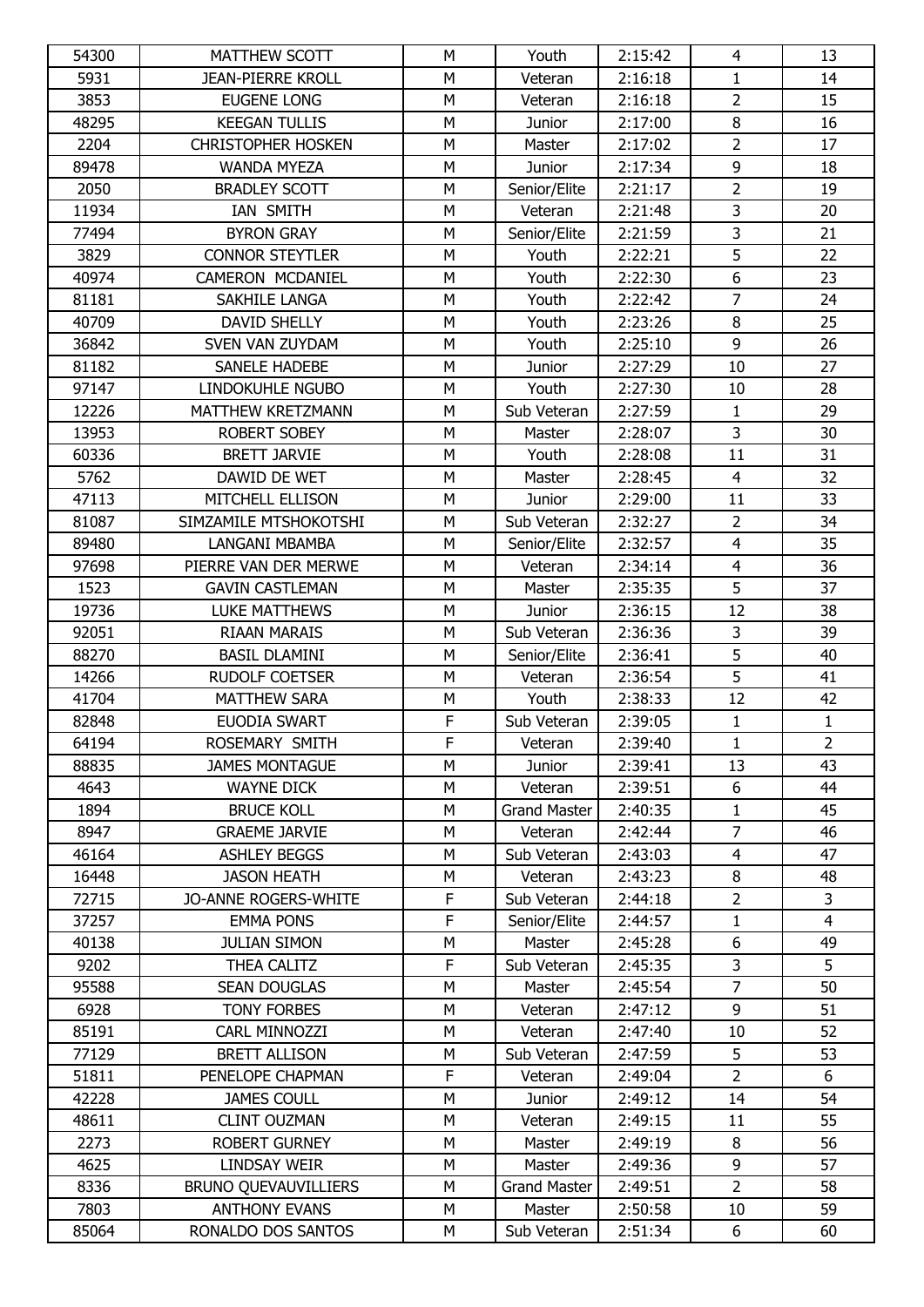| 13431 | <b>NEIL TUPPER</b>         | М | <b>Grand Master</b> | 2:52:05 | 3              | 61             |
|-------|----------------------------|---|---------------------|---------|----------------|----------------|
| 50626 | <b>BRADLEY COLE</b>        | M | Veteran             | 2:52:40 | 12             | 62             |
| 37272 | <b>RORY SCHANKNECHT</b>    | M | Senior/Elite        | 2:53:36 | 6              | 63             |
| 76667 | <b>GRANT JOHL</b>          | M | Senior/Elite        | 2:53:42 | $\overline{7}$ | 64             |
| 3016  | <b>ALAN SARA</b>           | M | Veteran             | 2:53:44 | 13             | 65             |
| 5304  | <b>CARL FREYER</b>         | M | <b>Grand Master</b> | 2:54:13 | $\overline{4}$ | 66             |
| 4895  | <b>COLLETTE BELL</b>       | F | Master              | 2:57:09 | $\mathbf{1}$   | $\overline{7}$ |
| 15827 | <b>DAKOTA TIEGS</b>        | F | Senior/Elite        | 2:57:31 | $\overline{2}$ | 8              |
| 10504 | <b>MALCOLM EVANS</b>       | M | <b>Grand Master</b> | 2:57:55 | 5              | 67             |
| 22005 | <b>REG ROGERS</b>          | M | Master              | 2:58:03 | 11             | 68             |
| 15589 | DUMISANE HLONGWANE         | M | Master              | 2:58:15 | 12             | 69             |
| 3950  | RUSSELL SMITH              | M | Veteran             | 2:58:42 | 14             | 70             |
| 89482 | <b>ONGEZA MINI</b>         | F | Junior              | 2:59:25 | $\mathbf{1}$   | 9              |
| 26160 | PETER DE WIT               | M | Master              | 2:59:29 | 13             | 71             |
| 17742 | <b>CRAIG RUDDER</b>        | M | Veteran             | 2:59:29 | 15             | 72             |
| 17254 | <b>RUSSELL PIETERSEN</b>   | M | Veteran             | 2:59:51 | 16             | 73             |
| 17141 | <b>BRADLEY PIETERSEN</b>   | M | Junior              | 2:59:52 | 15             | 74             |
| 3654  | MIRA SPRING                | F | Veteran             | 2:59:57 | 3              | 10             |
| 2170  | <b>BRADLEY CONLON</b>      | M | Master              | 3:02:12 | 14             | 75             |
| 90759 | ADRIAN CULLINGWORTH        | M | Master              | 3:02:16 | 15             | 76             |
| 6933  | <b>DON THOMSON</b>         | M | Master              | 3:02:28 | 16             | 77             |
| 20150 | WYNAND DE SWARDT           | M | Master              | 3:03:33 | 17             | 78             |
| 39890 | <b>CLAUDIA REDINGER</b>    | F | Senior/Elite        | 3:03:37 | 3              | 11             |
| 5446  | <b>GARY CAMPBELL</b>       | M | Master              | 3:04:59 | 18             | 79             |
| 93082 | <b>ALISON ROWLAND</b>      | F | Master              | 3:05:01 | $\overline{2}$ | 12             |
| 40918 | <b>MARK ROWLAND</b>        | M | Master              | 3:05:06 | 19             | 80             |
| 94762 | SIMON HESSE                | M | Senior/Elite        | 3:08:11 | 8              | 81             |
| 86657 | JONATHAN CARRINGTON        | M | Senior/Elite        | 3:08:12 | 9              | 82             |
| 34608 | <b>GRANT WENTZEL</b>       | M | Veteran             | 3:08:26 | 17             | 83             |
| 86174 | <b>GRAHAM POOLE</b>        | M | Master              | 3:09:18 | 20             | 84             |
| 45550 | <b>JAN OCHSE</b>           | M | <b>Grand Master</b> | 3:12:54 | 6              | 85             |
| 43364 | DAVE JOHNSON               | M | Master              | 3:13:40 | 21             | 86             |
| 2728  | <b>ALLAN MAHER</b>         | М | Master              | 3:16:31 | 22             | 87             |
| 77836 | <b>KYLE BARRETT</b>        | М | Senior/Elite        | 3:16:37 | 10             | 88             |
| 5473  | <b>GUY NOEL NOZAIC</b>     | M | Veteran             | 3:16:42 | 18             | 89             |
| 90680 | <b>SHANE LUCEY</b>         | M | Veteran             | 3:16:48 | 19             | 90             |
| 77838 | <b>JOSHUA LUKE BARRETT</b> | М | Junior              | 3:17:01 | 16             | 91             |
| 8081  | NICHOLAS TASCHNER          | М | Master              | 3:17:32 | 23             | 92             |
| 4505  | <b>ROBIN WESTLEY</b>       | М | Veteran             | 3:19:40 | 20             | 93             |
| 91305 | <b>BRUCE BARRETT</b>       | M | Master              | 3:19:52 | 24             | 94             |
| 9168  | <b>SHANNON OSBORNE</b>     | F | Sub Veteran         | 3:19:56 | 4              | 13             |
| 95869 | <b>CEDRIC MACDONALD</b>    | М | Veteran             | 3:19:58 | 21             | 95             |
| 92760 | LUKE MANICOM               | M | Sub Veteran         | 3:20:26 | $\overline{7}$ | 96             |
| 9519  | <b>BRUCE BLAKE</b>         | M | Master              | 3:22:00 | 25             | 97             |
| 89483 | NOMFUNDO MTSHALI           | F | Junior              | 3:22:01 | $\overline{2}$ | 14             |
| 42825 | <b>ROD BLAKE</b>           | М | <b>Grand Master</b> | 3:22:13 | $\overline{7}$ | 98             |
| 41499 | <b>CLAIRE CROOKES</b>      | F | Veteran             | 3:22:24 | 4              | 15             |
| 54081 | <b>JASON CROOKES</b>       | M | Veteran             | 3:22:30 | 22             | 99             |
| 30038 | <b>RICHARD VENTER</b>      | М | Veteran             | 3:22:55 | 23             | 100            |
| 6467  | <b>ALBERT KING</b>         | M | <b>Grand Master</b> | 3:24:03 | 8              | 101            |
| 80885 | LEE FAHEY                  | М | Master              | 3:24:39 | 26             | 102            |
| 61024 | NICK MARITZ                | M | <b>Grand Master</b> | 3:24:40 | 9              | 103            |
| 63731 | <b>CLAIRE SYMONS</b>       | F | Veteran             | 3:26:02 | 5              | 16             |
| 9510  | <b>KATE FIELD</b>          | F | Sub Veteran         | 3:26:50 | 5              | 17             |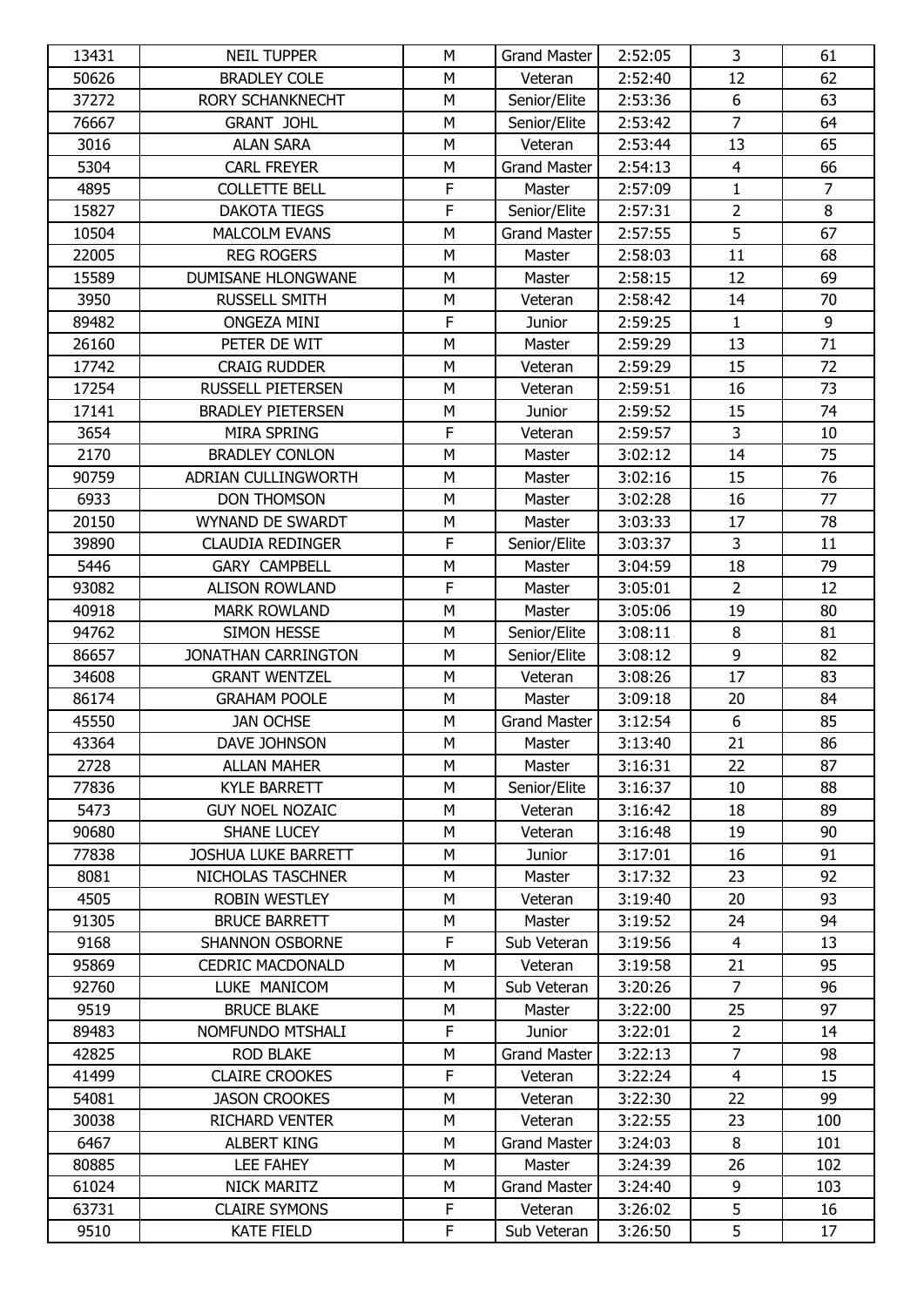| 14984 | JOHAN DU PLESSIS          | M         | Veteran             | 3:27:24 | 24             | 104 |
|-------|---------------------------|-----------|---------------------|---------|----------------|-----|
| 8321  | <b>ANTHONY VAN TONDER</b> | M         | <b>Grand Master</b> | 3:28:02 | 10             | 105 |
| 84246 | ZAK SMITH                 | M         | Veteran             | 3:29:06 | 25             | 106 |
| 10835 | LUCAS HOLTZHAUSEN         | M         | <b>Grand Master</b> | 3:29:20 | 11             | 107 |
| 63732 | <b>ZAYNE SYMONS</b>       | M         | Master              | 3:30:42 | 27             | 108 |
| 40139 | LIZ SIMON                 | F         | Master              | 3:31:14 | 3              | 18  |
| 51865 | ZANE "BIGSHOW" DU PLESSIS | M         | Veteran             | 3:32:13 | 26             | 109 |
| 10526 | PIERRE JEVON              | M         | <b>Grand Master</b> | 3:33:14 | 12             | 110 |
| 72689 | <b>KEVIN LONGMORE</b>     | M         | Veteran             | 3:34:06 | 27             | 111 |
| 67569 | SONGEZO BALENI            | M         | Sub Veteran         | 3:34:32 | 8              | 112 |
| 45212 | <b>DEON AURETS</b>        | M         | Master              | 3:37:52 | 28             | 113 |
| 47205 | <b>GLEN BAKER</b>         | M         | Veteran             | 3:40:53 | 28             | 114 |
| 14434 | <b>CHRIS WARREN</b>       | М         | Sub Veteran         | 3:43:47 | 9              | 115 |
| 92094 | TREVOR JOOSTE             | M         | Master              | 3:44:30 | 29             | 116 |
| 91810 | <b>LANCE DELL</b>         | M         | Veteran             | 3:45:51 | 29             | 117 |
| 2385  | <b>STUART WARD</b>        | м         | Master              | 3:45:58 | 30             | 118 |
| 92319 | <b>BLAISE ATKINSON</b>    | M         | Veteran             | 3:46:01 | 30             | 119 |
| 46875 | <b>RORY SCHULTZ</b>       | M         | Veteran             | 3:47:24 | 31             | 120 |
| 53290 | IG AUCAMP                 | M         | Veteran             | 3:52:51 | 32             | 121 |
| 20762 | <b>MELODY AUCAMP</b>      | F         | Veteran             | 3:52:52 | 6              | 19  |
| 75449 | <b>ZACK DURR</b>          | M         | Junior              | 4:00:20 | 17             | 122 |
| 34579 | <b>KEVIN URWIN</b>        | M         | Master              | 4:01:54 | 31             | 123 |
| 4618  | <b>LYNDA WEIR</b>         | F         | Master              | 4:04:54 | $\overline{4}$ | 20  |
| 36839 | <b>SFISO NDABA</b>        | M         | Sub Veteran         | 4:06:12 | 10             | 124 |
| 75955 | <b>MARLENE ELSIP</b>      | F         | Sub Veteran         | 4:06:16 | 6              | 21  |
| 91582 | <b>CALEB DURR</b>         | M         | Youth               | 4:12:02 | 13             | 125 |
| 91592 | <b>BRENT PARR</b>         | M         | Junior              | 4:12:55 | 18             | 126 |
| 72094 | WILLIAM BLACKBEARD        | M         | <b>Grand Master</b> | 4:13:01 | 13             | 127 |
| 33671 | THEO DE JAGER             | M         | Sub Veteran         | 4:15:12 | 11             | 128 |
| 82689 | AMY JADE BOIK             | F         | Youth               | 4:18:22 | $\mathbf{1}$   | 22  |
| 70493 | <b>BRIAN TODD</b>         | ${\sf M}$ | Veteran             | 4:24:33 | 33             | 129 |
| 35290 | <b>KERRYN LOWE</b>        | F         | Senior/Elite        | 4:36:13 | $\overline{4}$ | 23  |



## HUSQVARNA CLASSIC



#### **28 April 2019**

|              | 18km MTB                |               |                               |                  |                                   |                                   |  |  |  |
|--------------|-------------------------|---------------|-------------------------------|------------------|-----------------------------------|-----------------------------------|--|--|--|
| <b>ROAG#</b> | <b>NAME</b>             | <b>GENDER</b> | <b>AGE</b><br><b>CATEGORY</b> | <b>RACE TIME</b> | <b>AGE CAT</b><br><b>POSITION</b> | <b>OVERALL</b><br><b>POSITION</b> |  |  |  |
| 17939        | <b>MBHASOBHI GUMEDE</b> | М             | 20 to 29                      | 1:06:25          |                                   |                                   |  |  |  |
| 8485         | <b>MSAWENKOSI MTOLO</b> | м             | 20 to 29                      | 1:06:38          | $\overline{\phantom{a}}$          | $\overline{2}$                    |  |  |  |
| 83668        | INNOCENT SKHUMBUZO      | м             | 30 to 39                      | 1:06:49          | 1                                 | 3                                 |  |  |  |
| 86323        | MDU ZONDI               | м             | 40 to 49                      | 1:08:08          |                                   | 4                                 |  |  |  |
| 15988        | SIPHO CANHAM            | М             | 20 to 29                      | 1:08:30          | 3                                 | 5                                 |  |  |  |
| 93710        | <b>MTHOKOZISI XULU</b>  | М             | 20 to 29                      | 1:08:54          | 4                                 | 6                                 |  |  |  |
| 65208        | JOE MAPHUMELO           | M             | 20 to 29                      | 1:14:35          | 5                                 |                                   |  |  |  |
| 60068        | THIERRY PLETINCKX       | М             | 50 to 59                      | 1:14:45          | 1                                 | 8                                 |  |  |  |
| 65214        | MXOLISI ZONDI           | м             | 20 to 29                      | 1:15:54          | 6                                 | 9                                 |  |  |  |
| 5068         | SARAH GRAY              | F             | 30 to 39                      | 1:16:35          | 1                                 |                                   |  |  |  |
| 54511        | APIWE GAGA              | F             | 30 to 39                      | 1:20:07          | $\overline{\phantom{a}}$          | $\overline{2}$                    |  |  |  |
| 8439         | DAVID LAMONT            | м             | 40 to 49                      | 1:20:09          | 2                                 | 10                                |  |  |  |
| 4868         | KIRSTY SCOTT            | F             | 30 to 39                      | 1:22:51          | 3                                 | 3                                 |  |  |  |
| 18958        | <b>GOODMAN KUNENE</b>   | М             | 30 to 39                      | 1:23:11          | $\overline{\phantom{a}}$          | 11                                |  |  |  |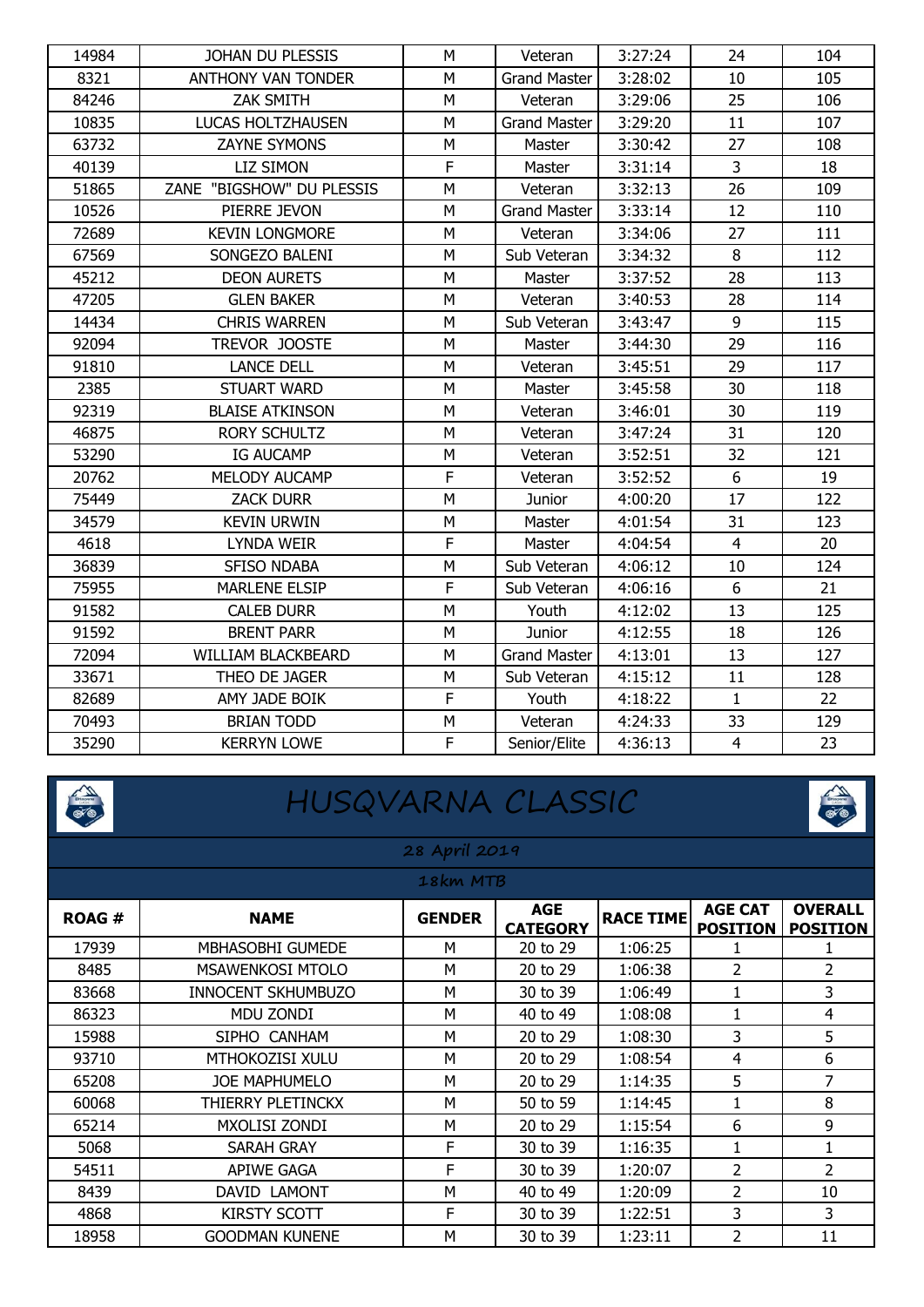| 59066          | <b>IAN MORROW</b>                           | M                | 40 to 49             | 1:25:44            | 3              | 12             |
|----------------|---------------------------------------------|------------------|----------------------|--------------------|----------------|----------------|
| 7565           | <b>ROY NEWLANDS</b>                         | M                | 40 to 49             | 1:28:32            | $\overline{4}$ | 13             |
| 79236          | <b>CRAIG HOUSTON</b>                        | M                | 50 to 59             | 1:28:34            | $\overline{2}$ | 14             |
| 41439          | <b>JULES CASSERE</b>                        | M                | 60 to 69             | 1:32:44            | $\mathbf{1}$   | 15             |
| 48167          | <b>LEON SMITH</b>                           | M                | 40 to 49             | 1:33:40            | 5              | 16             |
| 1096           | <b>WENDY MILLS</b>                          | F                | 30 to 39             | 1:35:25            | $\overline{4}$ | $\overline{4}$ |
| 61433          | ANDRE GERMISHUIZEN                          | M                | 40 to 49             | 1:36:06            | 6              | 17             |
| 35958          | ANDREA BATTAGLIA                            | M                | 30 to 39             | 1:37:45            | 3              | 18             |
| 94505          | CATH WILKINSON                              | F                | 30 to 39             | 1:39:51            | 5              | 5              |
| 40771          | DOMENICO MESSINA                            | M                | 40 to 49             | 1:40:16            | 8              | 20             |
| 85482          | ANDRE VIEIRA                                | M                | 30 to 39             | 1:40:41            | $\overline{4}$ | 21             |
| 12700          | PATRICIA DAMMANN                            | F                | 40 to 49             | 1:41:09            | $\mathbf{1}$   | 6              |
| 53298          | <b>DARREN LOVE</b>                          | М                | 30 to 39             | 1:41:38            | 5              | 22             |
| 7939           | <b>KYLIE GRIFFIN</b>                        | $\mathsf F$      | 50 to 59             | 1:42:01            | $\mathbf{1}$   | $\overline{7}$ |
| 47709          | STEVEN GOSSMAN                              | M                | 40 to 49             | 1:42:05            | 9              | 23             |
| 92245          | <b>JENNILEE GREENE</b>                      | $\mathsf F$      | 30 to 39             | 1:42:44            | 6              | 8              |
| 92244          | <b>BRENDAN GREENE</b>                       | М                | 30 to 39             | 1:42:49            | 6              | 24             |
| 62134          | <b>HAYLEY MACKINNON</b>                     | F                | 40 to 49             | 1:43:36            | $\overline{2}$ | 9              |
| 3550           | <b>KELVIN BORLAND</b>                       | M                | 50 to 59             | 1:44:24            | $\overline{3}$ | 25             |
| 79397          | KENT GRAVELET-BLONDIN                       | M                | 30 to 39             | 1:48:52            | $\overline{7}$ | 27             |
| 64058          | SAMANTHA STRYDOM                            | $\mathsf F$      | 30 to 39             | 1:49:47            | $\overline{7}$ | 10             |
| 42196          | SONYA ROUGIER-LAGANE                        | F                | 60 to 69             | 1:50:05            | $\mathbf{1}$   | 11             |
| 2334           | <b>KEVIN MCCANN</b>                         | M                | 40 to 49             | 1:50:21            | 11             | 28             |
| 5518           | <b>JUDY DINKEL</b>                          | $\mathsf F$      | 50 to 59             | 1:50:30            | $\overline{2}$ | 12             |
| 57885          | JOANNA BROMLEY - GANS                       | $\mathsf F$      | 40 to 49             | 1:50:35            | 3              | 13             |
| 6835           | MARC SMITH                                  | M                | 40 to 49             | 1:50:39            | 12             | 29             |
| 7449           | <b>NEIL MACKENZIE</b>                       | М                | 50 to 59             | 1:50:43            | $\overline{4}$ | 30             |
| 4015           | PIETER ERASMUS                              | M                | 50 to 59             | 1:50:48            | 5              | 31             |
| 46248          | PAUL DE BILLOT                              | M                | 40 to 49             | 1:50:49            | 13             | 32             |
| 72304          | <b>GILLIAN TREDGOLD</b>                     | F                | 40 to 49             | 1:51:27            | $\overline{4}$ | 14             |
| 95166          | <b>MARCUS WILKINSON</b>                     | М                | 30 to 39             | 1:51:31            | 8              | 33             |
| 3873           | <b>LAURI ADAMS</b>                          | F                | 20 to 29             | 1:51:59            | $\mathbf{1}$   | 15             |
| 80731          | <b>GILLIAN JEVON</b>                        | F                | 50 to 59             | 1:52:50            | 3              | 16             |
| 27786          | DAVID FOURIE                                | М                | 30 to 39             | 1:57:17            | 9              | 34             |
| 27785          | <b>ELISMA FOURIE</b>                        | F                | 30 to 39             | 1:58:07            | 8              | 17             |
| 91570          | <b>RICHARD FRASER</b>                       | M                | 30 to 39             | 2:02:43            | 10             | 35             |
| 91571          | <b>TAMARA FRASER</b>                        | F                | 30 to 39             | 2:02:48            | 9              | 18             |
| 12410          | <b>BRIAN KURZ</b>                           | М                | 70 to 79             | 2:04:40            | $\mathbf{1}$   | 36             |
| 64274          | ZANELE JELE                                 | F                | 30 to 39             | 2:04:42            | 10             | 19             |
| 93499          | <b>LAWRENCE TROTTER</b>                     | M                | 70 to 79             | 2:04:45            | $\overline{2}$ | 37             |
| 81186          | SIBUSISO DLAMINI                            | М                | 20 to 29             | 2:05:06            | $\overline{7}$ | 38             |
| 64326          | RENEE DRIEMEYER                             | F                | 40 to 49             | 2:05:48            | 5              | 20             |
| 42170          | ALET MOOLMAN                                | F                | 50 to 59             | 2:05:53            | $\overline{4}$ | 21             |
| 7085           | <b>STEVE GILLHAM</b>                        | M                | 50 to 59             | 2:05:55            | 6              | 39             |
| 7428           | JOHN PICKUP                                 | М                | 60 to 69             | 2:07:14            | $\overline{2}$ | 40             |
| 7399           | <b>CHRISTINE PICKUP</b>                     | F                | 50 to 59             | 2:07:17            | 5              | 22             |
| 85670          | YOLANDE VISSER                              | F                | 30 to 39             | 2:07:50            | 11             | 23             |
| 44865<br>85480 | <b>MALCOLM FOURE</b><br><b>JENNA VIEIRA</b> | М<br>$\mathsf F$ | 50 to 59             | 2:07:53<br>2:09:00 | 7<br>12        | 41<br>24       |
| 9490           | <b>LIESL CURTIS</b>                         | F                | 30 to 39<br>40 to 49 | 2:09:08            | 6              | 25             |
| 6491           | <b>LINDY TRUTER</b>                         | F                | 40 to 49             | 2:09:10            | $\overline{7}$ | 26             |
| 86388          | ANDREA LOGAN                                | F                | 30 to 39             | 2:09:17            | 13             | 27             |
| 50873          | <b>JEANNA SCHNEEMANN</b>                    | $\mathsf F$      | 30 to 39             | 2:09:42            | 14             | 28             |
| 86340          | <b>HANNAH SAVAGE</b>                        | F                | 30 to 39             | 2:10:21            | 15             | 29             |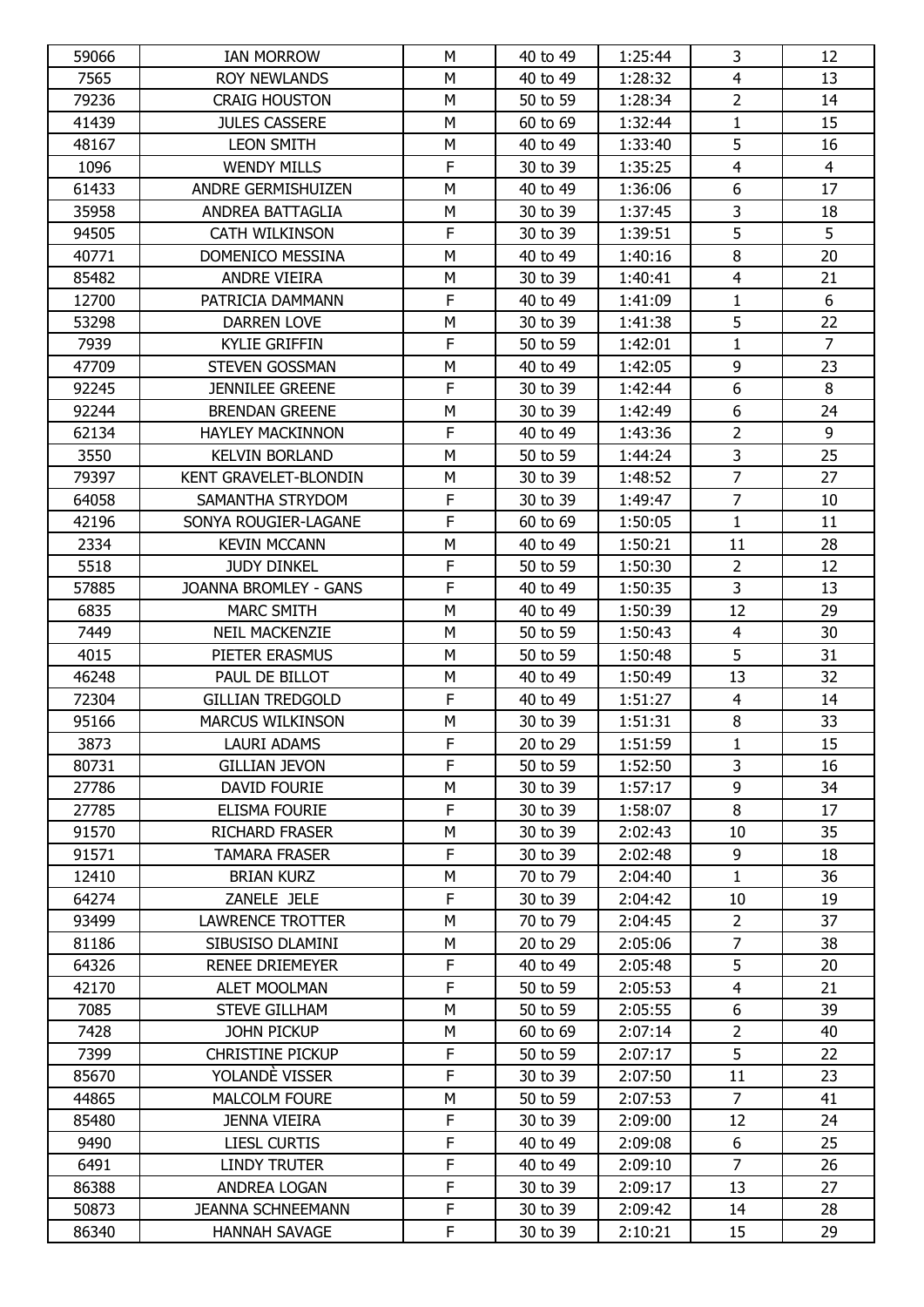| 50739 | <b>KAREN HEATH</b>        | F           | 40 to 49 | 2:11:28 | 8              | 30 |
|-------|---------------------------|-------------|----------|---------|----------------|----|
| 96276 | HERVELINE TINDALL         | F           | 40 to 49 | 2:11:41 | 9              | 31 |
| 46581 | <b>MARC LINGARD</b>       | M           | 50 to 59 | 2:11:43 | 8              | 42 |
| 36809 | <b>CHARMAINE LINGARD</b>  | $\mathsf F$ | 40 to 49 | 2:11:45 | 10             | 32 |
| 20016 | <b>JONATHAN STARMER</b>   | M           | 40 to 49 | 2:12:02 | 14             | 43 |
| 98391 | <b>BRENDA MCCANN</b>      | $\mathsf F$ | 40 to 49 | 2:12:13 | 11             | 33 |
| 48379 | NATACHA SMITH             | F           | 40 to 49 | 2:12:15 | 12             | 34 |
| 85278 | <b>SCOTT LOGAN</b>        | M           | 40 to 49 | 2:16:15 | 15             | 44 |
| 54356 | <b>KAREN MAIDEN</b>       | $\mathsf F$ | 50 to 59 | 2:17:02 | 6              | 35 |
| 76257 | LEONA LAMONT              | F           | 40 to 49 | 2:17:06 | 13             | 36 |
| 3763  | <b>SANDY DAMANT</b>       | F           | 50 to 59 | 2:17:09 | $\overline{7}$ | 37 |
| 42205 | HERVE ROUGIER-LAGANE      | M           | 60 to 69 | 2:17:11 | $\overline{3}$ | 45 |
| 3596  | <b>RIEKERT WILKEN</b>     | М           | 40 to 49 | 2:22:59 | 16             | 46 |
| 5395  | SHARLEIGH WILKEN          | F           | 40 to 49 | 2:23:09 | 14             | 38 |
| 69795 | <b>MANUEL GONSALVES</b>   | M           | 40 to 49 | 2:26:14 | 17             | 47 |
| 69767 | <b>BELINDA JACOBS</b>     | F           | 40 to 49 | 2:26:16 | 15             | 39 |
| 48353 | <b>SHARON DAVIES</b>      | F           | 50 to 59 | 2:27:37 | 8              | 40 |
| 13848 | SHARLENE MCGILVRAY        | F           | 60 to 69 | 2:27:39 | $\overline{2}$ | 41 |
| 39882 | DIANE WARMINGTON          | F           | 40 to 49 | 2:32:54 | 16             | 42 |
| 53173 | SUSAN LIEBENBERG          | F           | 40 to 49 | 2:34:02 | 17             | 43 |
| 10605 | <b>JEFFREY SCHALLER</b>   | M           | 50 to 59 | 2:34:03 | 9              | 48 |
| 33697 | NOZIPIWO SAPEPA           | F           | 40 to 49 | 2:35:12 | 18             | 44 |
| 9932  | <b>MARISKA PAUL</b>       | F           | 30 to 39 | 2:35:28 | 16             | 45 |
| 71263 | <b>KIM ROE</b>            | F           | 40 to 49 | 2:35:33 | 19             | 46 |
| 7461  | ASTRID-IRENE VAN ETTEN    | M           | 30 to 39 | 2:35:52 | 11             | 49 |
| 43028 | <b>CARLA MANION</b>       | $\mathsf F$ | 30 to 39 | 2:35:59 | 17             | 47 |
| 3811  | <b>BRONWYN DORROFIELD</b> | F           | 30 to 39 | 2:36:06 | 18             | 48 |
| 99015 | <b>DALLAS BRETT</b>       | M           | 60 to 69 | 2:43:02 | $\overline{4}$ | 50 |
| 85601 | <b>GLYNIS BRAUM</b>       | $\mathsf F$ | 40 to 49 | 2:43:27 | 20             | 49 |
| 48419 | DEBBIE COLLYER            | $\mathsf F$ | 40 to 49 | 2:43:29 | 21             | 50 |
| 98958 | ROBERT ALDERTON           | M           | 70 to 79 | 2:43:50 | 3              | 51 |
| 95150 | <b>HELEN DOUMANIS</b>     | F           | 30 to 39 | 2:43:58 | 19             | 51 |
| 92186 | <b>ASHLEY LEWIS</b>       | M           | 30 to 39 | 2:44:27 | 12             | 52 |
| 70516 | <b>CRAIG WOOLLEY</b>      | M           | 30 to 39 | 2:44:28 | 13             | 53 |
| 38233 | NOABENI THABEDE           | М           | 30 to 39 | 2:44:34 | 14             | 54 |
| 4136  | <b>JAMES FELGATE</b>      | М           | 40 to 49 | 2:51:32 | 18             | 55 |
| 14340 | <b>MARTINE PAREDIS</b>    | F           | 50 to 59 | 2:51:32 | 9              | 52 |
| 39717 | <b>NEAL HATTINGH</b>      | М           | 50 to 59 | 2:51:32 | 10             | 55 |
| 42111 | <b>GAVIN HAZELL</b>       | М           | 40 to 49 | 2:52:32 | 19             | 56 |
| 80321 | <b>OLGA THANGAVAY</b>     | F           | 40 to 49 | 2:52:32 | 22             | 53 |
| 96563 | <b>VANESSA HATTINGH</b>   | F           | 40 to 49 | 2:52:32 | 22             | 53 |
| 7750  | <b>ERIKA KORTE</b>        | F           | 40 to 49 | 2:54:32 | 23             | 54 |
| 66859 | <b>FIONA DAWSON</b>       | F           | 60 to 69 | 2:54:32 | 3              | 54 |
| 93548 | NAOMI CROUS               | F           | 60 to 69 | 2:54:32 | $\overline{3}$ | 54 |
| 98224 | <b>RENATE HANEGRAAF</b>   | F           | 40 to 49 | 2:55:32 | 24             | 55 |
| 12138 | <b>LYNNE BAXTER</b>       | F           | 50 to 59 | 2:55:32 | 10             | 55 |
| 10815 | SARAH ANNE CHADWICK       | F           | 50 to 59 | 2:56:32 | 11             | 56 |
| 12929 | <b>DAWN REED</b>          | F           | 50 to 59 | 2:56:32 | 11             | 56 |
| 3646  | <b>GRAHAM LEWIS</b>       | M           | 60 to 69 | 2:56:32 | 5              | 57 |
| 42344 | <b>LOUISE MAHER</b>       | F           | 50 to 59 | 2:57:23 | 12             | 57 |
| 38621 | SARAH DAWSON              | F           | 20 to 29 | 2:57:32 | $\overline{2}$ | 58 |
| 86385 | LEANNE DIXON              | F           | 30 to 39 | 2:58:32 | 20             | 59 |
| 9138  | LINDY-LEE MCCANN          | $\mathsf F$ | 50 to 59 | 2:58:32 | 13             | 59 |
| 33125 | MARYLYN MACKENZIE         | F           | 50 to 59 | 3:18:35 | 14             | 60 |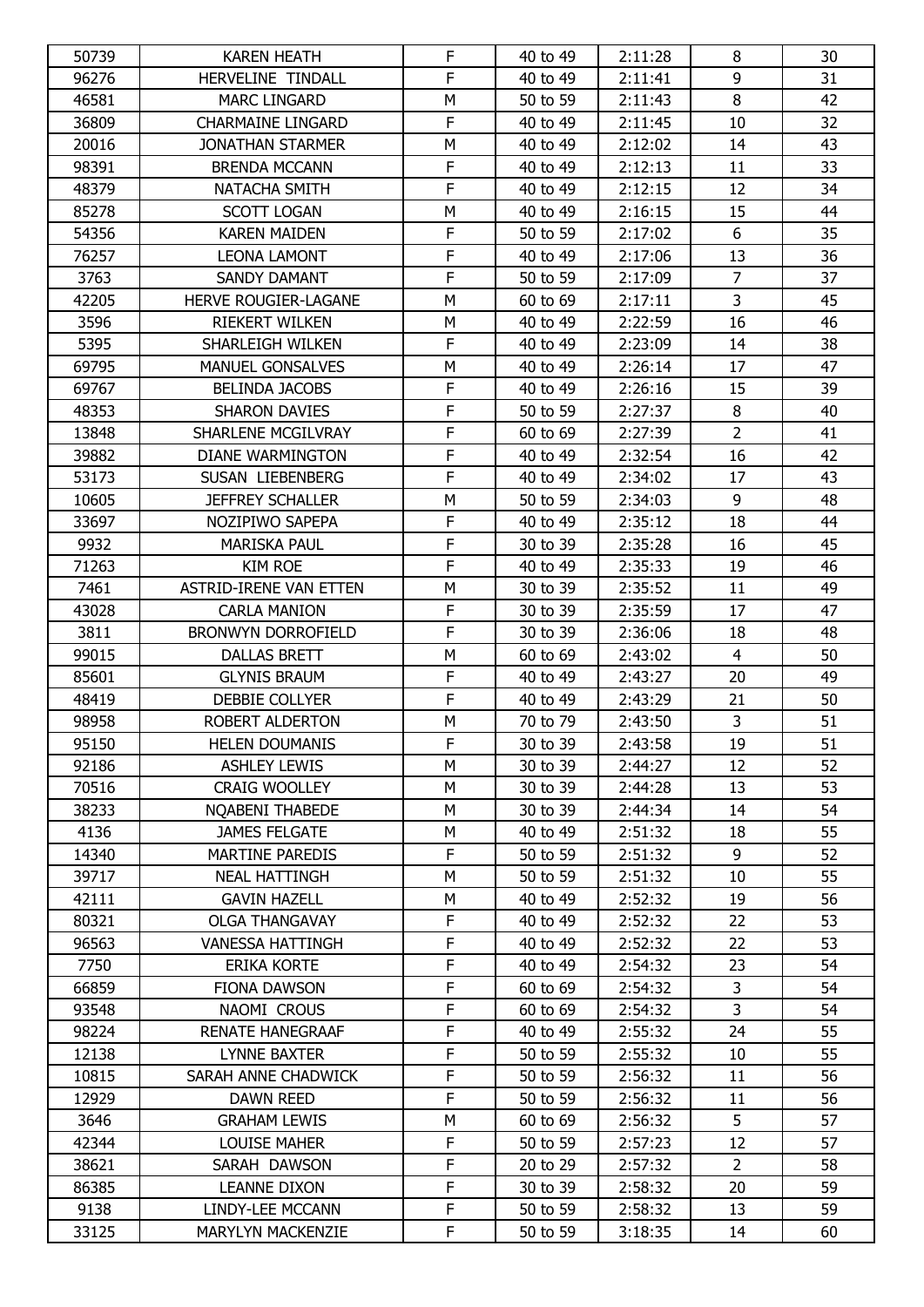| 9512  | <b>CHANTAL FIRMAN</b>  |   | 50 to 59 | 3:18:48 | 15 | 61 |
|-------|------------------------|---|----------|---------|----|----|
| 4454  | I INDA ATTWFI L        |   | 60 to 69 | 3:23:15 |    | 62 |
| 16848 | <b>SUE ST.LEGER</b>    |   | 50 to 59 | 3:24:02 | 16 | 63 |
| 6476  | <b>ALISON CHADWICK</b> |   | 50 to 59 | 3:28:28 | 17 | 64 |
| 92241 | LEILANI MORGAN         |   | 50 to 59 | 3:28:28 | 17 | 64 |
| 8380  | <b>MARY PARKER</b>     |   | 60 to 69 | 3:28:28 |    | 64 |
| 92256 | ETIENNE DU PREEZ       | Μ | 60 to 69 | 3:28:28 |    | 58 |

|                | HUSQVARNA CLASSIC            |               |                               |                  |                                   |                                   |  |  |
|----------------|------------------------------|---------------|-------------------------------|------------------|-----------------------------------|-----------------------------------|--|--|
| 28 April 2019  |                              |               |                               |                  |                                   |                                   |  |  |
| 16km TRAIL RUN |                              |               |                               |                  |                                   |                                   |  |  |
| <b>ROAG#</b>   | <b>NAME</b>                  | <b>GENDER</b> | <b>AGE</b><br><b>CATEGORY</b> | <b>RACE TIME</b> | <b>AGE CAT</b><br><b>POSITION</b> | <b>OVERALL</b><br><b>POSITION</b> |  |  |
| 17939          | <b>MBHASOBHI GUMEDE</b>      | M             | 20 to 29                      | 1:06:25          | 1                                 | 1                                 |  |  |
| 8485           | <b>MSAWENKOSI MTOLO</b>      | M             | 20 to 29                      | 1:06:38          | $\overline{2}$                    | 2                                 |  |  |
| 83668          | <b>INNOCENT SKHUMBUZO</b>    | M             | 30 to 39                      | 1:06:49          | 1                                 | 3                                 |  |  |
| 86323          | MDU ZONDI                    | M             | 40 to 49                      | 1:08:08          | $\mathbf{1}$                      | 4                                 |  |  |
| 15988          | SIPHO CANHAM                 | M             | 20 to 29                      | 1:08:30          | 3                                 | 5                                 |  |  |
| 93710          | MTHOKOZISI XULU              | M             | 20 to 29                      | 1:08:54          | 4                                 | 6                                 |  |  |
| 65208          | <b>JOE MAPHUMELO</b>         | M             | 20 to 29                      | 1:14:35          | 5                                 | 7                                 |  |  |
| 60068          | THIERRY PLETINCKX            | M             | 50 to 59                      | 1:14:45          | $\mathbf{1}$                      | 8                                 |  |  |
| 65214          | MXOLISI ZONDI                | M             | 20 to 29                      | 1:15:54          | 6                                 | $\boldsymbol{9}$                  |  |  |
| 5068           | <b>SARAH GRAY</b>            | F             | 30 to 39                      | 1:16:35          | $\mathbf 1$                       | $\mathbf 1$                       |  |  |
| 54511          | <b>APIWE GAGA</b>            | F             | 30 to 39                      | 1:20:07          | $\overline{2}$                    | $\overline{2}$                    |  |  |
| 8439           | DAVID LAMONT                 | M             | 40 to 49                      | 1:20:09          | $\overline{2}$                    | 10                                |  |  |
| 4868           | <b>KIRSTY SCOTT</b>          | F             | 30 to 39                      | 1:22:51          | $\overline{3}$                    | 3                                 |  |  |
| 18958          | <b>GOODMAN KUNENE</b>        | M             | 30 to 39                      | 1:23:11          | $\overline{2}$                    | 11                                |  |  |
| 59066          | <b>IAN MORROW</b>            | M             | 40 to 49                      | 1:25:44          | 3                                 | 12                                |  |  |
| 7565           | <b>ROY NEWLANDS</b>          | М             | 40 to 49                      | 1:28:32          | $\overline{4}$                    | 13                                |  |  |
| 79236          | <b>CRAIG HOUSTON</b>         | M             | 50 to 59                      | 1:28:34          | $\overline{2}$                    | 14                                |  |  |
| 41439          | <b>JULES CASSERE</b>         | M             | 60 to 69                      | 1:32:44          | $\mathbf{1}$                      | 15                                |  |  |
| 48167          | <b>LEON SMITH</b>            | M             | 40 to 49                      | 1:33:40          | 5                                 | 16                                |  |  |
| 1096           | <b>WENDY MILLS</b>           | F             | 30 to 39                      | 1:35:25          | 4                                 | $\overline{4}$                    |  |  |
| 61433          | ANDRE GERMISHUIZEN           | M             | 40 to 49                      | 1:36:06          | 6                                 | 17                                |  |  |
| 35958          | ANDREA BATTAGLIA             | M             | 30 to 39                      | 1:37:45          | 3                                 | 18                                |  |  |
| 48167          | <b>LEON SMITH</b>            | M             | 40 to 49                      | 1:38:23          | $\overline{7}$                    | 19                                |  |  |
| 94505          | <b>CATH WILKINSON</b>        | F             | 30 to 39                      | 1:39:51          | 5                                 | 5                                 |  |  |
| 40771          | DOMENICO MESSINA             | м             | 40 to 49                      | 1:40:16          | 8                                 | 20                                |  |  |
| 85482          | ANDRE VIEIRA                 | M             | 30 to 39                      | 1:40:41          | $\overline{\mathbf{4}}$           | 21                                |  |  |
| 12700          | PATRICIA DAMMANN             | F             | 40 to 49                      | 1:41:09          | $\mathbf{1}$                      | 6                                 |  |  |
| 53298          | DARREN LOVE                  | М             | 30 to 39                      | 1:41:38          | 5                                 | 22                                |  |  |
| 7939           | <b>KYLIE GRIFFIN</b>         | F             | 50 to 59                      | 1:42:01          | 1                                 | $\overline{7}$                    |  |  |
| 47709          | STEVEN GOSSMAN               | M             | 40 to 49                      | 1:42:05          | 9                                 | 23                                |  |  |
| 92245          | <b>JENNILEE GREENE</b>       | F             | 30 to 39                      | 1:42:44          | 6                                 | 8                                 |  |  |
| 92244          | <b>BRENDAN GREENE</b>        | М             | 30 to 39                      | 1:42:49          | 6                                 | 24                                |  |  |
| 62134          | <b>HAYLEY MACKINNON</b>      | F             | 40 to 49                      | 1:43:36          | $\overline{2}$                    | 9                                 |  |  |
| 3550           | <b>KELVIN BORLAND</b>        | М             | 50 to 59                      | 1:44:24          | $\overline{3}$                    | 25                                |  |  |
| 48167          | <b>LEON SMITH</b>            | М             | 40 to 49                      | 1:47:57          | 10                                | 26                                |  |  |
| 79397          | <b>KENT GRAVELET-BLONDIN</b> | M             | 30 to 39                      | 1:48:52          | $\overline{7}$                    | 27                                |  |  |
| 64058          | SAMANTHA STRYDOM             | F             | 30 to 39                      | 1:49:47          | $\overline{7}$                    | 10                                |  |  |
| 42196          | SONYA ROUGIER-LAGANE         | F             | 60 to 69                      | 1:50:05          | $\mathbf{1}$                      | 11                                |  |  |
| 2334           | <b>KEVIN MCCANN</b>          | М             | 40 to 49                      | 1:50:21          | 11                                | 28                                |  |  |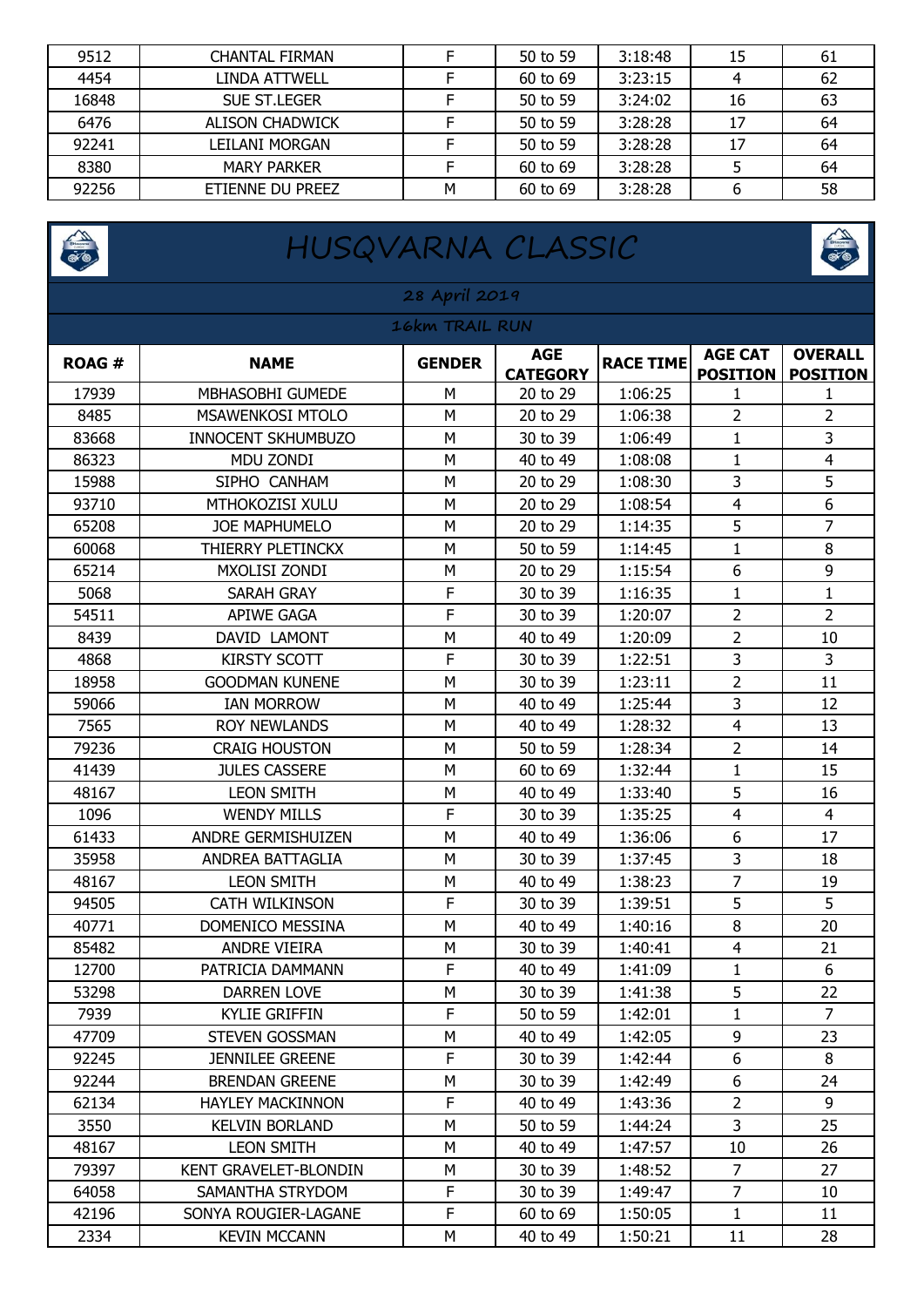| 5518  | <b>JUDY DINKEL</b>           | F              | 50 to 59 | 1:50:30 | 2              | 12 |
|-------|------------------------------|----------------|----------|---------|----------------|----|
| 57885 | <b>JOANNA BROMLEY - GANS</b> | F              | 40 to 49 | 1:50:35 | 3              | 13 |
| 6835  | <b>MARC SMITH</b>            | M              | 40 to 49 | 1:50:39 | 12             | 29 |
| 7449  | <b>NEIL MACKENZIE</b>        | M              | 50 to 59 | 1:50:43 | $\overline{4}$ | 30 |
| 4015  | PIETER ERASMUS               | M              | 50 to 59 | 1:50:48 | 5              | 31 |
| 46248 | PAUL DE BILLOT               | М              | 40 to 49 | 1:50:49 | 13             | 32 |
| 72304 | <b>GILLIAN TREDGOLD</b>      | F              | 40 to 49 | 1:51:27 | $\overline{4}$ | 14 |
| 95166 | <b>MARCUS WILKINSON</b>      | M              | 30 to 39 | 1:51:31 | 8              | 33 |
| 3873  | <b>LAURI ADAMS</b>           | $\mathsf F$    | 20 to 29 | 1:51:59 | $\mathbf{1}$   | 15 |
| 80731 | <b>GILLIAN JEVON</b>         | F              | 50 to 59 | 1:52:50 | $\overline{3}$ | 16 |
| 27786 | DAVID FOURIE                 | M              | 30 to 39 | 1:57:17 | $\overline{9}$ | 34 |
| 27785 | <b>ELISMA FOURIE</b>         | $\mathsf F$    | 30 to 39 | 1:58:07 | $\,8\,$        | 17 |
| 91570 | <b>RICHARD FRASER</b>        | M              | 30 to 39 | 2:02:43 | 10             | 35 |
| 91571 | <b>TAMARA FRASER</b>         | F              | 30 to 39 | 2:02:48 | 9              | 18 |
| 12410 | <b>BRIAN KURZ</b>            | M              | 70 to 79 | 2:04:40 | $\mathbf{1}$   | 36 |
| 64274 | ZANELE JELE                  | F              | 30 to 39 | 2:04:42 | 10             | 19 |
| 93499 | <b>LAWRENCE TROTTER</b>      | M              | 70 to 79 | 2:04:45 | $\overline{2}$ | 37 |
| 81186 | SIBUSISO DLAMINI             | М              | 20 to 29 | 2:05:06 | $\overline{7}$ | 38 |
| 64326 | <b>RENEE DRIEMEYER</b>       | $\mathsf F$    | 40 to 49 | 2:05:48 | 5              | 20 |
| 42170 | <b>ALET MOOLMAN</b>          | F              | 50 to 59 | 2:05:53 | $\overline{4}$ | 21 |
| 7085  | <b>STEVE GILLHAM</b>         | M              | 50 to 59 | 2:05:55 | 6              | 39 |
| 7428  | JOHN PICKUP                  | М              | 60 to 69 | 2:07:14 | $\overline{2}$ | 40 |
| 7399  | <b>CHRISTINE PICKUP</b>      | F              | 50 to 59 | 2:07:17 | 5              | 22 |
| 85670 | YOLANDÈ VISSER               | F              | 30 to 39 | 2:07:50 | 11             | 23 |
| 44865 | <b>MALCOLM FOURE</b>         | M              | 50 to 59 | 2:07:53 | $\overline{7}$ | 41 |
| 85480 | JENNA VIEIRA                 | $\mathsf F$    | 30 to 39 | 2:09:00 | 12             | 24 |
| 9490  | <b>LIESL CURTIS</b>          | F              | 40 to 49 | 2:09:08 | 6              | 25 |
| 6491  | <b>LINDY TRUTER</b>          | F              | 40 to 49 | 2:09:10 | $\overline{7}$ | 26 |
| 86388 | ANDREA LOGAN                 | F              | 30 to 39 | 2:09:17 | 13             | 27 |
| 50873 | <b>JEANNA SCHNEEMANN</b>     | $\mathsf F$    | 30 to 39 | 2:09:42 | 14             | 28 |
| 86340 | <b>HANNAH SAVAGE</b>         | F              | 30 to 39 | 2:10:21 | 15             | 29 |
| 50739 | <b>KAREN HEATH</b>           | $\overline{F}$ | 40 to 49 | 2:11:28 | 8              | 30 |
| 96276 | HERVELINE TINDALL            | F              | 40 to 49 | 2:11:41 | 9              | 31 |
| 46581 | <b>MARC LINGARD</b>          | М              | 50 to 59 | 2:11:43 | 8              | 42 |
| 36809 | <b>CHARMAINE LINGARD</b>     | F              | 40 to 49 | 2:11:45 | 10             | 32 |
| 20016 | <b>JONATHAN STARMER</b>      | М              | 40 to 49 | 2:12:02 | 14             | 43 |
| 98391 | <b>BRENDA MCCANN</b>         | F              | 40 to 49 | 2:12:13 | 11             | 33 |
| 48379 | NATACHA SMITH                | F              | 40 to 49 | 2:12:15 | 12             | 34 |
| 85278 | <b>SCOTT LOGAN</b>           | М              | 40 to 49 | 2:16:15 | 15             | 44 |
| 54356 | <b>KAREN MAIDEN</b>          | F              | 50 to 59 | 2:17:02 | 6              | 35 |
| 76257 | <b>LEONA LAMONT</b>          | F              | 40 to 49 | 2:17:06 | 13             | 36 |
| 3763  | SANDY DAMANT                 | F              | 50 to 59 | 2:17:09 | $\overline{7}$ | 37 |
| 42205 | HERVE ROUGIER-LAGANE         | М              | 60 to 69 | 2:17:11 | 3              | 45 |
| 3596  | <b>RIEKERT WILKEN</b>        | М              | 40 to 49 | 2:22:59 | 16             | 46 |
| 5395  | SHARLEIGH WILKEN             | F              | 40 to 49 | 2:23:09 | 14             | 38 |
| 69795 | <b>MANUEL GONSALVES</b>      | М              | 40 to 49 | 2:26:14 | 17             | 47 |
| 69767 | <b>BELINDA JACOBS</b>        | F              | 40 to 49 | 2:26:16 | 15             | 39 |
| 48353 | <b>SHARON DAVIES</b>         | F              | 50 to 59 | 2:27:37 | 8              | 40 |
| 13848 | SHARLENE MCGILVRAY           | F              | 60 to 69 | 2:27:39 | $\overline{2}$ | 41 |
| 39882 | DIANE WARMINGTON             | F              | 40 to 49 | 2:32:54 | 16             | 42 |
| 53173 | SUSAN LIEBENBERG             | F              | 40 to 49 | 2:34:02 | 17             | 43 |
| 10605 | <b>JEFFREY SCHALLER</b>      | M              | 50 to 59 | 2:34:03 | 9              | 48 |
| 33697 | NOZIPIWO SAPEPA              | $\mathsf F$    | 40 to 49 | 2:35:12 | 18             | 44 |
| 9932  | <b>MARISKA PAUL</b>          | F              | 30 to 39 | 2:35:28 | 16             | 45 |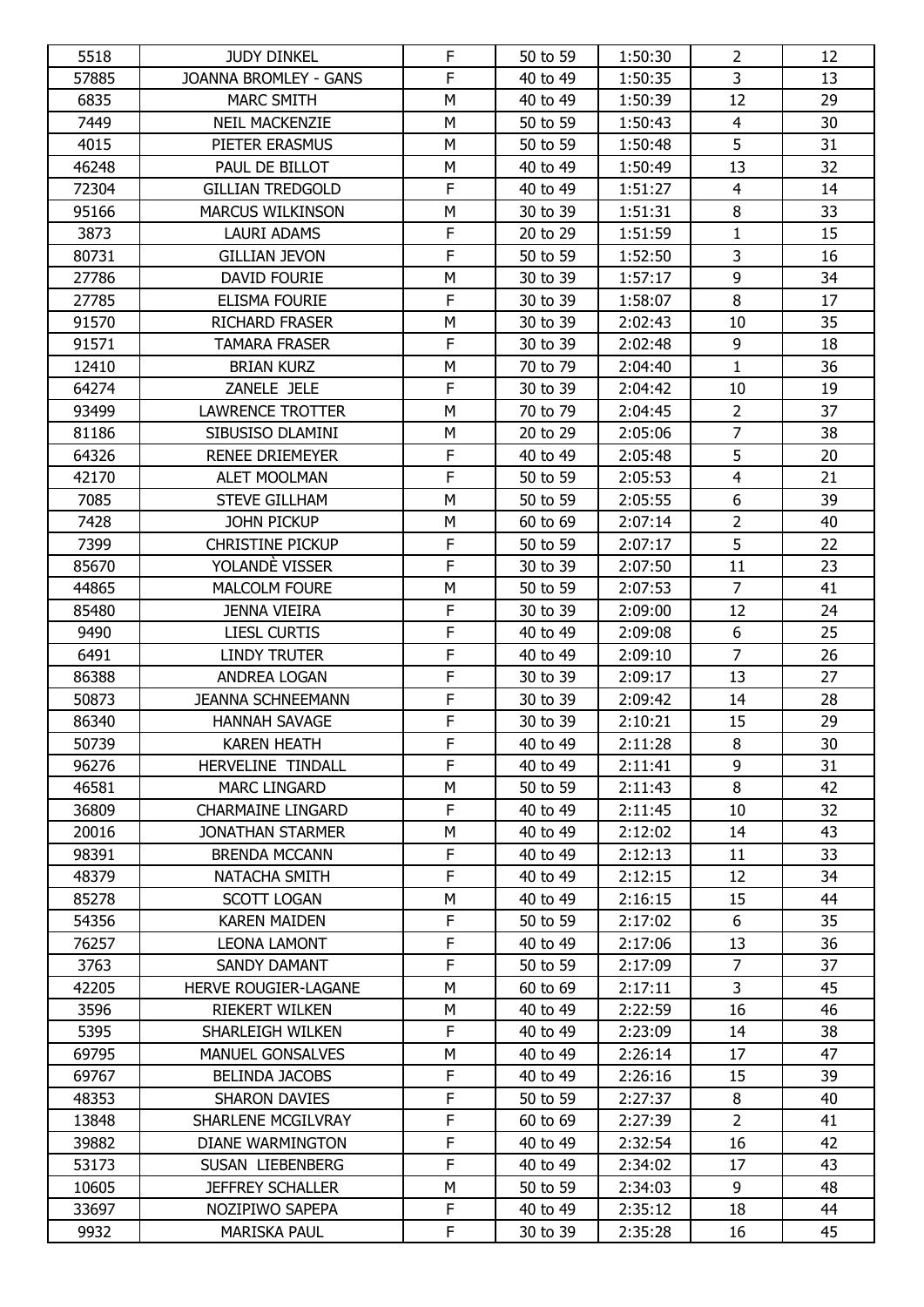| 71263 | <b>KIM ROE</b>                | F              | 40 to 49 | 2:35:33 | 19             | 46 |
|-------|-------------------------------|----------------|----------|---------|----------------|----|
| 7461  | <b>ASTRID-IRENE VAN ETTEN</b> | M              | 30 to 39 | 2:35:52 | 11             | 49 |
| 43028 | <b>CARLA MANION</b>           | $\mathsf F$    | 30 to 39 | 2:35:59 | 17             | 47 |
| 3811  | <b>BRONWYN DORROFIELD</b>     | F              | 30 to 39 | 2:36:06 | 18             | 48 |
| 99015 | <b>DALLAS BRETT</b>           | M              | 60 to 69 | 2:43:02 | $\overline{4}$ | 50 |
| 85601 | <b>GLYNIS BRAUM</b>           | $\mathsf F$    | 40 to 49 | 2:43:27 | 20             | 49 |
| 48419 | DEBBIE COLLYER                | F              | 40 to 49 | 2:43:29 | 21             | 50 |
| 98958 | ROBERT ALDERTON               | ${\sf M}$      | 70 to 79 | 2:43:50 | $\mathsf{3}$   | 51 |
| 95150 | <b>HELEN DOUMANIS</b>         | $\mathsf F$    | 30 to 39 | 2:43:58 | 19             | 51 |
| 92186 | <b>ASHLEY LEWIS</b>           | M              | 30 to 39 | 2:44:27 | 12             | 52 |
| 70516 | <b>CRAIG WOOLLEY</b>          | M              | 30 to 39 | 2:44:28 | 13             | 53 |
| 38233 | NQABENI THABEDE               | M              | 30 to 39 | 2:44:34 | 14             | 54 |
| 4136  | <b>JAMES FELGATE</b>          | M              | 40 to 49 | 2:51:32 | 18             | 55 |
| 14340 | <b>MARTINE PAREDIS</b>        | $\mathsf F$    | 50 to 59 | 2:51:32 | 9              | 52 |
| 39717 | <b>NEAL HATTINGH</b>          | M              | 50 to 59 | 2:51:32 | 10             | 55 |
| 42111 | <b>GAVIN HAZELL</b>           | M              | 40 to 49 | 2:52:32 | 19             | 56 |
| 80321 | <b>OLGA THANGAVAY</b>         | $\mathsf F$    | 40 to 49 | 2:52:32 | 22             | 53 |
| 96563 | <b>VANESSA HATTINGH</b>       | F              | 40 to 49 | 2:52:32 | 22             | 53 |
| 7750  | <b>ERIKA KORTE</b>            | $\mathsf F$    | 40 to 49 | 2:54:32 | 23             | 54 |
| 66859 | <b>FIONA DAWSON</b>           | F              | 60 to 69 | 2:54:32 | 3              | 54 |
| 93548 | NAOMI CROUS                   | F              | 60 to 69 | 2:54:32 | $\overline{3}$ | 54 |
| 98224 | <b>RENATE HANEGRAAF</b>       | $\mathsf F$    | 40 to 49 | 2:55:32 | 24             | 55 |
| 12138 | LYNNE BAXTER                  | F              | 50 to 59 | 2:55:32 | 10             | 55 |
| 10815 | SARAH ANNE CHADWICK           | $\overline{F}$ | 50 to 59 | 2:56:32 | 11             | 56 |
| 12929 | <b>DAWN REED</b>              | $\overline{F}$ | 50 to 59 | 2:56:32 | 11             | 56 |
| 3646  | <b>GRAHAM LEWIS</b>           | M              | 60 to 69 | 2:56:32 | 5              | 57 |
| 42344 | <b>LOUISE MAHER</b>           | $\mathsf F$    | 50 to 59 | 2:57:23 | 12             | 57 |
| 38621 | SARAH DAWSON                  | F              | 20 to 29 | 2:57:32 | $\overline{2}$ | 58 |
| 86385 | <b>LEANNE DIXON</b>           | $\overline{F}$ | 30 to 39 | 2:58:32 | 20             | 59 |
| 9138  | LINDY-LEE MCCANN              | $\mathsf F$    | 50 to 59 | 2:58:32 | 13             | 59 |
| 33125 | <b>MARYLYN MACKENZIE</b>      | F              | 50 to 59 | 3:18:35 | 14             | 60 |
| 9512  | CHANTAL FIRMAN                | ۲              | 50 to 59 | 3:18:48 | 15             | 61 |
| 4454  | LINDA ATTWELL                 | F              | 60 to 69 | 3:23:15 | $\overline{4}$ | 62 |
| 16848 | SUE ST.LEGER                  | F              | 50 to 59 | 3:24:02 | 16             | 63 |
| 6476  | <b>ALISON CHADWICK</b>        | F              | 50 to 59 | 3:28:28 | 17             | 64 |
| 92241 | LEILANI MORGAN                | F              | 50 to 59 | 3:28:28 | 17             | 64 |
| 8380  | <b>MARY PARKER</b>            | $\mathsf F$    | 60 to 69 | 3:28:28 | 5              | 64 |
| 92256 | ETIENNE DU PREEZ              | M              | 60 to 69 | 3:28:28 | 6              | 58 |

| <b>CONTENT</b> | HUSQVARNA CLASSIC        |               |                               |                  |                                   |                                   |  |
|----------------|--------------------------|---------------|-------------------------------|------------------|-----------------------------------|-----------------------------------|--|
|                |                          | 28 April 2019 |                               |                  |                                   |                                   |  |
| 8km TRAIL RUN  |                          |               |                               |                  |                                   |                                   |  |
| <b>ROAG#</b>   | <b>NAME</b>              | <b>GENDER</b> | <b>AGE</b><br><b>CATEGORY</b> | <b>RACE TIME</b> | <b>AGE CAT</b><br><b>POSITION</b> | <b>OVERALL</b><br><b>POSITION</b> |  |
| 27398          | <b>HLELANI RADEBE</b>    | M             | 20 to 29                      | 0:31:51          |                                   |                                   |  |
| 93736          | <b>FANELE GUMEDE</b>     | м             | 10 to 19                      | 0:31:55          | 1                                 | 2                                 |  |
| 93697          | <b>INNOCENT SHANGASE</b> | M             | 10 to 19                      | 0:31:57          | 2                                 | 3                                 |  |
| 79556          | <b>THULANI SKHAKHANE</b> | M             | 20 to 29                      | 0:32:26          | $\overline{2}$                    | 4                                 |  |
| 95074          | AYANDA MALEVU            | M             | 10 to 19                      | 0:38:19          | 3                                 | 5                                 |  |
| 91326          | <b>OWEN BENGO</b>        | M             | 40 to 49                      | 0:42:41          | 1                                 | 6                                 |  |
| 45745          | <b>GEOFFREY GOBLE</b>    | M             | 30 to 39                      | 0:44:20          | 1                                 | 7                                 |  |
| 95072          | SPHESIHLE HLENGWA        | M             | 10 to 19                      | 0:44:22          | 4                                 | 8                                 |  |

### HUSQVARNA CLASSIC

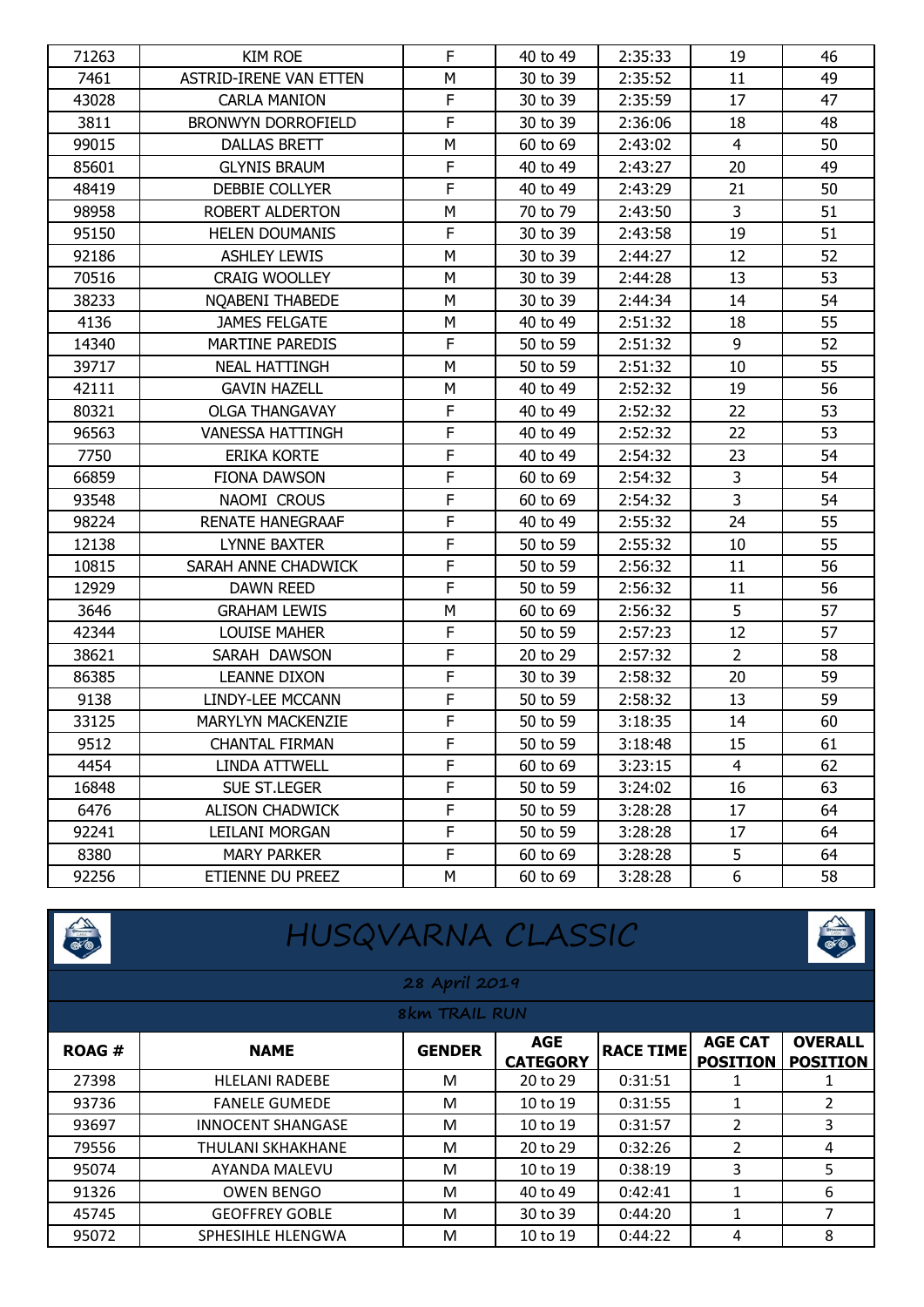| 43037 | <b>BRIGITTE VON BUDDENBROCK</b> | F           | 10 to 19 | 0:46:08 | 1              | 1              |
|-------|---------------------------------|-------------|----------|---------|----------------|----------------|
| 21318 | <b>BENTON RATHBONE</b>          | M           | 40 to 49 | 0:46:16 | $\overline{2}$ | 9              |
| 4838  | <b>LYNTON KINLOCH</b>           | M           | 50 to 59 | 0:48:13 | $\mathbf{1}$   | 10             |
| 15589 | DUMISANE HLONGWANE              | M           | 50 to 59 | 0:50:06 | $\overline{2}$ | 11             |
| 16380 | <b>GARY KING</b>                | M           | 40 to 49 | 0:50:20 | $\overline{3}$ | 12             |
| 93490 | <b>JACK MACKENZIE</b>           | M           | 10 to 19 | 0:50:38 | $\overline{5}$ | 13             |
| 75657 | SHANNA WOOD                     | F           | 30 to 39 | 0:52:29 | $\mathbf{1}$   | $\overline{2}$ |
| 75448 | <b>ERICH DURR</b>               | M           | 40 to 49 | 0:52:31 | $\overline{4}$ | 14             |
| 25585 | <b>HANA NEWLANDS</b>            | F           | 10 to 19 | 0:52:37 | $\overline{2}$ | $\mathbf{3}$   |
| 7133  | <b>RUTH GRAY</b>                | $\mathsf F$ | 40 to 49 | 0:53:25 | $\mathbf{1}$   | $\overline{4}$ |
| 52181 | <b>BELLA HACKLAND</b>           | $\mathsf F$ | 10 to 19 | 0:53:30 | $\overline{3}$ | 5              |
| 17733 | <b>STEVEN KITTO</b>             | M           | 40 to 49 | 0:53:52 | 5              | 15             |
| 8499  | <b>LEE STAPLES</b>              | F           | 40 to 49 | 0:55:33 | $\overline{2}$ | 6              |
| 70149 | <b>TARYN HAIGH</b>              | $\mathsf F$ | 40 to 49 | 0:58:18 | $\mathbf{3}$   | $\overline{7}$ |
| 82660 | <b>EVAN WALKER</b>              | M           | 10 to 19 | 0:59:25 | 6              | 16             |
| 71420 | <b>JANA DAMMANN</b>             | F           | 10 to 19 | 0:59:29 | $\overline{4}$ | 8              |
| 82655 | <b>GRIEG WALKER</b>             | M           | 40 to 49 | 0:59:34 | 6              | 17             |
| 36568 | <b>JACQUI TERBLANCHE</b>        | F           | 40 to 49 | 1:01:35 | $\overline{4}$ | 9              |
| 26969 | <b>JEMMA LIEBENBERG</b>         | $\mathsf F$ | 10 to 19 | 1:01:45 | 5              | 10             |
| 76398 | <b>DENISE JOUBERT</b>           | F           | 40 to 49 | 1:02:42 | 5              | 11             |
| 99483 | HEIN DE KOCK                    | M           | 40 to 49 | 1:02:44 | $\overline{7}$ | 18             |
| 72177 | <b>BRENDON DUFFY</b>            | M           | 30 to 39 | 1:03:18 | $\overline{2}$ | 19             |
| 49230 | NATASHA MARAIS                  | F           | 40 to 49 | 1:03:21 | 6              | 12             |
| 47155 | <b>DENNIS VAN DEN BERG</b>      | M           | 60 to 69 | 1:03:34 | $\mathbf{1}$   | 20             |
| 27196 | <b>SHAUN KEET</b>               | M           | 30 to 39 | 1:03:48 | 3              | 21             |
| 9590  | VICTORIA SOUTAR                 | F           | 20 to 29 | 1:04:10 | $\mathbf{1}$   | 13             |
| 91157 | <b>TRISTON WARREN</b>           | M           | 10 to 19 | 1:04:28 | $\overline{7}$ | 22             |
| 93287 | <b>BRENDON WERNER</b>           | M           | 10 to 19 | 1:04:34 | 8              | 23             |
| 93250 | PHILIP KRETZMANN                | M           | 60 to 69 | 1:05:07 | $\overline{2}$ | 24             |
| 59238 | <b>GEORGIE MAY HAMPSON</b>      | F           | 10 to 19 | 1:05:13 | 6              | 14             |
| 91377 | TYRA DE BILLOT                  | F           | 10 to 19 | 1:05:14 | $\overline{7}$ | 15             |
| 50599 | MICHAEL MANSON                  | M           | 60 to 69 | 1:05:47 | $\overline{3}$ | 25             |
| 9604  | <b>CHERRI CANNON</b>            | F           | 30 to 39 | 1:07:32 | $\overline{2}$ | 16             |
| 92311 | <b>GLYNIS WESTERDALE</b>        | F           | 40 to 49 | 1:08:08 | $\overline{7}$ | 17             |
| 91527 | <b>KERRILEE MILLAR</b>          | F           | 30 to 39 | 1:08:10 | 3              | 18             |
| 91970 | <b>KEVIN MILLAR</b>             | M           | 30 to 39 | 1:08:12 | 4              | 26             |
| 12242 | LINDY KRETZMANN                 | F           | 30 to 39 | 1:08:17 | 4              | 19             |
| 12714 | <b>BRUCE COLEPEPER</b>          | M           | 50 to 59 | 1:08:22 | 3              | 27             |
| 57890 | <b>LYNETTE TARR</b>             | F.          | 50 to 59 | 1:08:23 | $\mathbf{1}$   | 20             |
| 93745 | <b>CLIVE ROSSER</b>             | M           | 50 to 59 | 1:08:25 | 4              | 28             |
| 43260 | ANGELA DUFF                     | F           | 50 to 59 | 1:08:36 | $\overline{2}$ | 21             |
| 10017 | <b>KAREN ROSSER</b>             | F           | 50 to 59 | 1:08:36 | 3              | 22             |
| 7122  | <b>BARRY DUFF</b>               | M           | 50 to 59 | 1:08:39 | 5              | 29             |
| 91920 | <b>BELINDA WICHMANN</b>         | F           | 30 to 39 | 1:08:56 | 5              | 23             |
| 91239 | SARAH MCFARLANE                 | F           | 20 to 29 | 1:09:01 | $\overline{2}$ | 24             |
| 58367 | ALEXA DE CASTRO                 | F           | 30 to 39 | 1:09:42 | 6              | 25             |
| 71417 | <b>NOAH DAMMANN</b>             | м           | 10 to 19 | 1:11:25 | 9              | 30             |
| 85615 | URSULA JANSEN                   | F           | 40 to 49 | 1:12:30 | 8              | 26             |
| 85613 | <b>CARMEN HOCKEY</b>            | F           | 40 to 49 | 1:12:34 | 9              | 27             |
| 59065 | <b>LARA MORROW</b>              | F           | 40 to 49 | 1:13:45 | 10             | 28             |
| 9583  | <b>MXOLISI THABETHE</b>         | M           | 20 to 29 | 1:14:13 | 3              | 31             |
| 75411 | <b>DIANE HOFER</b>              | $\mathsf F$ | 50 to 59 | 1:14:49 | 4              | 29             |
| 37567 | <b>GEORGE SCHULTZ</b>           | M           | 50 to 59 | 1:15:19 | 6              | 32             |
| 72871 | <b>JULIE-ANN KRUGER</b>         | F.          | 50 to 59 | 1:15:21 | 5              | 30             |